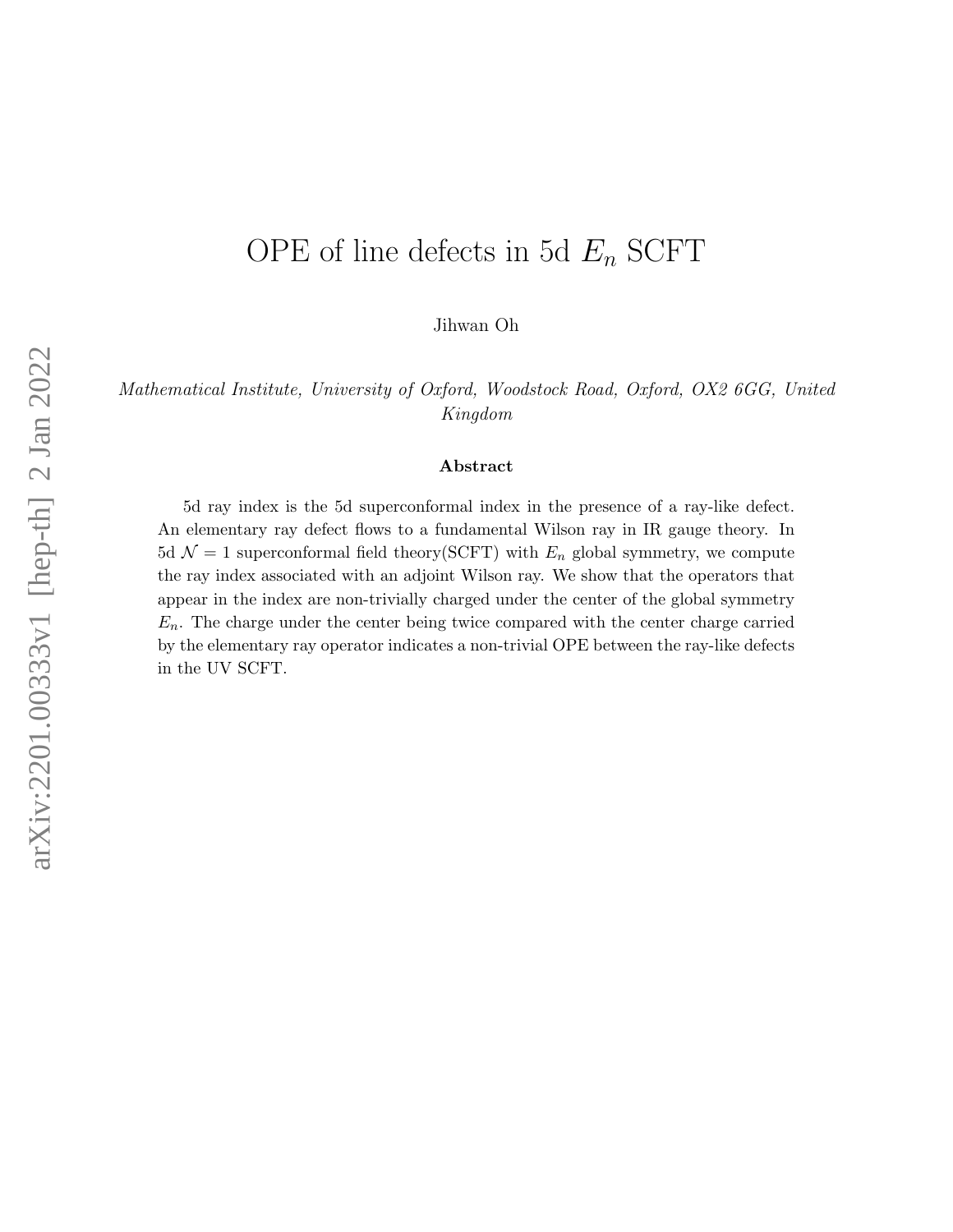# **Contents**

|  | 1 Introduction and summary<br>2 Ray Operator Index and Superconformal Index |                                                                                                        |                   |  |  |  |  |  |  |  |
|--|-----------------------------------------------------------------------------|--------------------------------------------------------------------------------------------------------|-------------------|--|--|--|--|--|--|--|
|  |                                                                             |                                                                                                        |                   |  |  |  |  |  |  |  |
|  | 3 Adjoint ray as OPE of fundamental ray                                     |                                                                                                        |                   |  |  |  |  |  |  |  |
|  |                                                                             |                                                                                                        | $\hspace{1.6cm}9$ |  |  |  |  |  |  |  |
|  |                                                                             |                                                                                                        |                   |  |  |  |  |  |  |  |
|  |                                                                             | 3.3 Adjoint ray operator index for $G = Sp(2), Sp(3) \ldots \ldots \ldots \ldots \ldots \ldots \ldots$ |                   |  |  |  |  |  |  |  |

# <span id="page-1-0"></span>1 Introduction and summary

One of the most promising ways to study a strongly coupled supersymmetric quantum field theory is supersymmetric localization [\[1\]](#page-19-0). Utilizing this technique, one can compute the superconformal index [\[2–](#page-19-1)[4\]](#page-20-0), defined as  $S^{d-1} \times S^1$  partition function of d-dimensional superconformal field theory. The index counts a certain set of local BPS operators. Once we introduce a non-local defect in the theory, such as a ray operator  $\mathcal{L}_i$  with an open end, the previous Hilbert space defined without the ray operator is deformed. The authors of [\[5\]](#page-20-1) defined and computed the relevant index that counts states in the deformed Hilbert space in the context of 5d  $\mathcal{N} = 1$  superconformal field theory (SCFT) with  $E_n$  global symmetry; the index was named ray operator index. The goal of this work is to provide an evidence of the existence of the line defect OPE  $\mathcal{L}_1 \times \mathcal{L}_2 \to \mathcal{L}_3$  by comparing ray operator index associated to each ray operator  $\mathcal{L}_i$ .

The 5d SCFT is believed to be a UV fixed point of IR 5d  $\mathcal{N} = 1$   $G = Sp(1)$  SYM with fundamental matters [\[6\]](#page-20-2) and a superconformal line defect is UV ancestor of a supersymmetric Wilson line in the IR gauge theory. One way to classify the superconformal line defect is to use the 5d superconformal algebra [\[7\]](#page-20-3). This is natural in a sense that it only uses the intrinsic information of the SCFT itself. However, since we rely on the localization technique that uses the IR gauge theory, to make contact with the computation, it looks more useful to label the defect by property of its IR counterpart: the representation of the IR Wilson ray under the IR gauge symmetry<sup>[1](#page-1-1)</sup>. Let us then denote superconformal line defect with its IR descendant labeled by a representation R as  $\mathcal{L}_R$  and the relevant ray operator index as  $\langle\mathcal{L}_R\rangle$ .

<span id="page-1-1"></span><sup>&</sup>lt;sup>1</sup>Note, however, that the gauge symmetry does not exist at the UV conformal fixed point.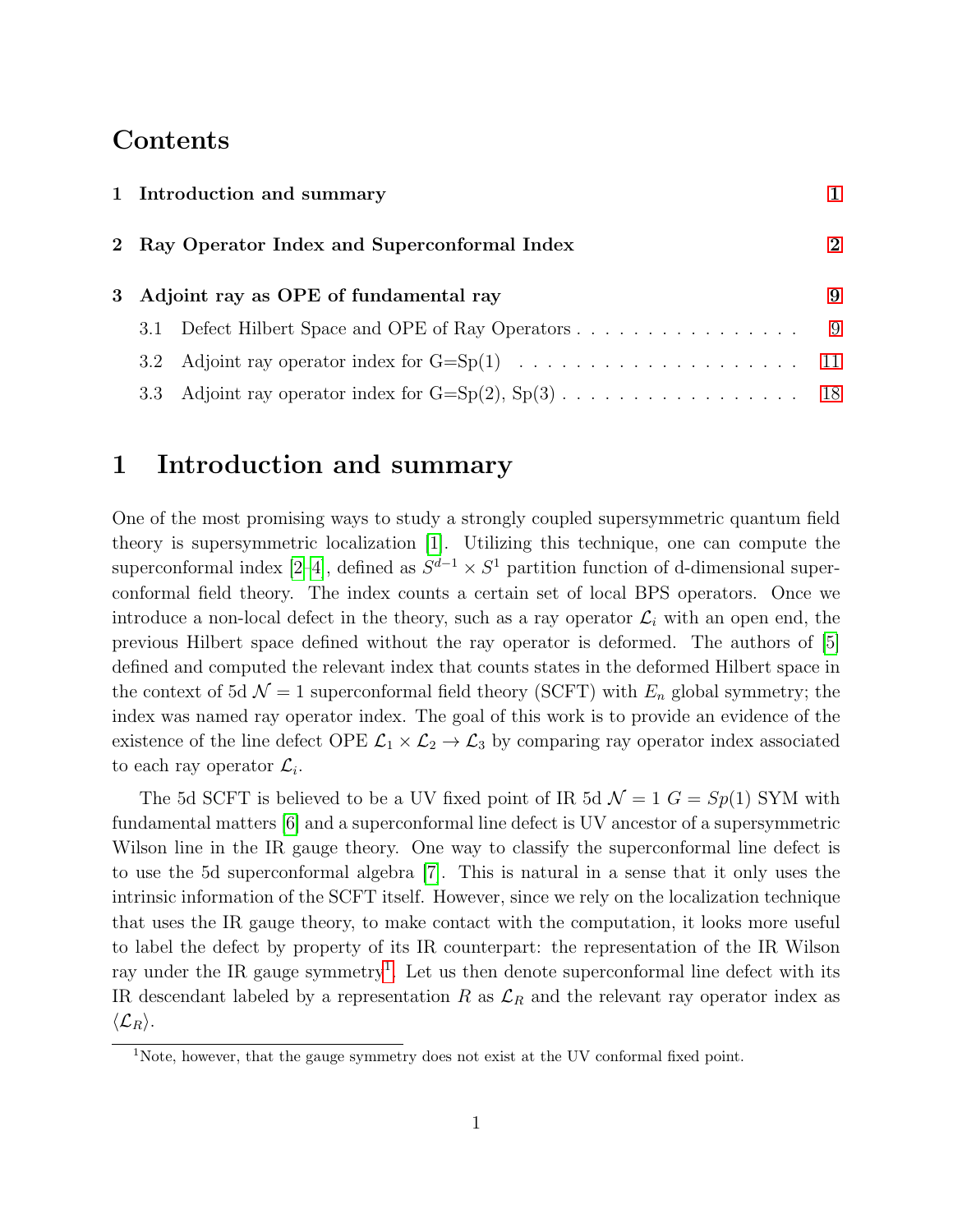For the IR gauge theory with  $G = Sp(1)$ , the simplest nontrivial Wilson ray operator is labeled by the fundamental representation. Hence, we can think  $\mathcal{L}_{fund}$  as the simplest nontrivial superconformal line operator. An important property of  $\mathcal{L}_{fund}$  is that the local operator that ends on  $\mathcal{L}_{fund}$  is charged non-trivially under the center of the global symmetry  $E_n$  of the SCFT. Let us denote the center charge c. This can be explicitly observed and computed by analyzing the index  $\langle \mathcal{L}_{fund} \rangle$  [\[5\]](#page-20-1).

We will compute  $\langle \mathcal{L}_{adjoint} \rangle$  and show that  $\mathcal{L}_{adjoint}$  carries 2c by enumerating all global symmetry representations that appear in  $\langle \mathcal{L}_{adjoint} \rangle$ . This result strongly indicates the existence of a non-trivial OPE between two superconformal line operators  $\mathcal{L}_{fund}$  that leads to  $\mathcal{L}_{adjoint}$ 

$$
\mathcal{L}_{fund} \times \mathcal{L}_{fund} \rightarrow \mathcal{L}_{adjoint}. \tag{1}
$$

In §[2,](#page-2-0) we will review definitions and a brief computation procedure of 5d superconformal index and ray operator index. In §[3,](#page-9-0) we will present the adjoint ray operator index and show that the relevant local BPS operators, where the ray ends, carry double amount of charges under the  $\mathbb{Z}_{9-n}$  center of the  $E_n$  global symmetry compared to the center charge of the local operators at the end of the fundamental ray operator.

### <span id="page-2-0"></span>2 Ray Operator Index and Superconformal Index

Ray operator index is Witten index [\[8\]](#page-20-4) that counts states in the Hilbert space on  $S<sup>4</sup>$  of 5d SCFTs in the presence of a line defect  $\mathcal L$  piercing the spatial  $S^4$  at a point. Due to stateoperator correspondence, this is the same as counting local junction operators  $\mathcal O$  in the 5d SCFT on  $\mathbb{R}^5$  where the line defect  $\mathcal L$  stretched along  $\mathbb{R}^+$  can end – this is depicted in figure [1.](#page-3-0)

As 5d SCFTs do not admit a Lagrangian description, we need to rely on the RG flow invariance of BPS protected operators and compute the index using localization techniques [\[1,](#page-19-0) [4\]](#page-20-0). These are applied to the IR  $5d \mathcal{N} = 1$  gauge theory description of the UV SCFTs. The line defect of the UV SCFT reduces to a Wilson line defect in the IR non-abelian gauge theory. In this section, we sketch the procedure to compute the path integral of the IR gauge theory on  $S^4 \times S^1$  in the presence of a Wilson line defect wrapped along {North Pole}  $\times S^1 \subset S^4 \times S^1$ .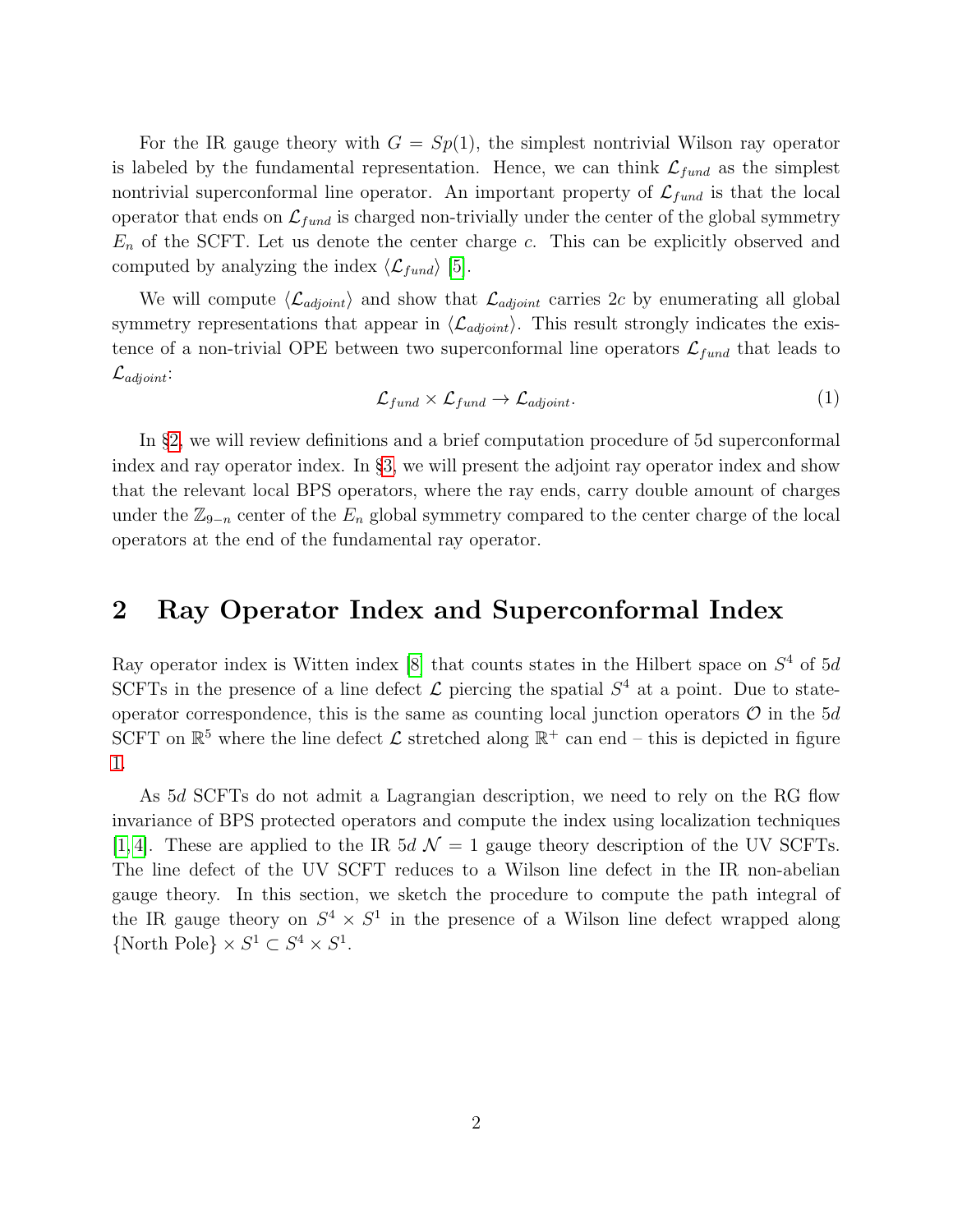<span id="page-3-0"></span>

Figure 1: Left: Theory on  $\mathbb{R}^5$  with a line defect  $\mathcal L$  stretched along  $\mathbb{R}^+$  ending at the origin of  $\mathbb{R}^5$  with a local junction operator  $\mathcal O$  sitting at the end point. Right: Theory on  $S^4 \times S^1$ with  $\mathcal L$  wrapping  $S^1$  and sitting at the north pole of  $S^4$ . The system on the left is related to the system on the right by a conformal transformation, with the local junction operator  $\mathcal O$ being mapped to a state  $|\psi(\mathcal{O})\rangle$  on  $S^4$  (with  $\mathcal L$  sitting at the north pole).

Before computing the index using localization techniques, it is helpful to recall the Hamiltonian definition of the index to set up notation. The ray operator index can be viewed as a character of the line defect enriched Hilbert space  $\mathcal{H}_{ray}$  (viewed as a module over the superconformal algebra  $F(4)$  whose Cartan sub-algebra is generated by  $\Delta, J_{\pm}, J_R$ , which are generators of dilatation, two rotations, and  $SU(2)_R$  symmetry):

$$
\mathcal{I}^{\text{ray}}(\epsilon_+,\epsilon_-,m_i,M) = Tr_{\mathcal{H}_{\text{ray}}} \left[ (-1)^F e^{-\beta \Delta} e^{-2\epsilon_+(J_+ + J_R) - 2\epsilon_- J_-} e^{-\sum F_i m_i} e^{\Pi M} \right],\tag{2}
$$

where F is the fermion number.  $\epsilon_{\pm}$ ,  $m_i$ , M are chemical potentials for  $J_{\pm}$ , flavor symmetry generators  $F_i$ , a certain  $Sp(1)'$  symmetry generator<sup>[2](#page-3-1)</sup>  $\Pi$  relevant to an implementation of the ray operator, and  $\beta$  is the radius of the time circle  $S^1$ , where the trace is taken over  $\mathcal{H}_{\text{ray}}$ . Due to state-operator correspondence in conformal field theory, the Hilbert space is isomorphic to the space of local operators on a flat spacetime sitting at an end of the line defect.

The practical computation of the above index defined in the Hamiltonian formalism is through a Lagrangian way – we compute it using the path integral of the IR gauge theory, whose UV theory is the SCFT. The conjectured RG-flow invariance of the content of the BPS operators<sup>[3](#page-3-2)</sup> ensures that the result obtained in this way gives the index of the UV SCFT.

<span id="page-3-2"></span><span id="page-3-1"></span><sup>&</sup>lt;sup>2</sup>We will be more explicit about  $\Pi$  in [\(10\)](#page-6-0).

<sup>&</sup>lt;sup>3</sup>In particular, we are counting 1/8-BPS operators annihilated by  $Q = Q_2^1$  and  $S = S_1^2$ , where  $Q_m^A$ ,  $S_B^n$ are (conformal)supercharges with  $A, B$  being  $SU(2)_R$  spinor index and  $m, n$   $SO(5)$  vector indices. These operators satisfy the following unitarity bound  $\{Q, S\} = \Delta - 2J_+ - 3J_R \geq 0$ .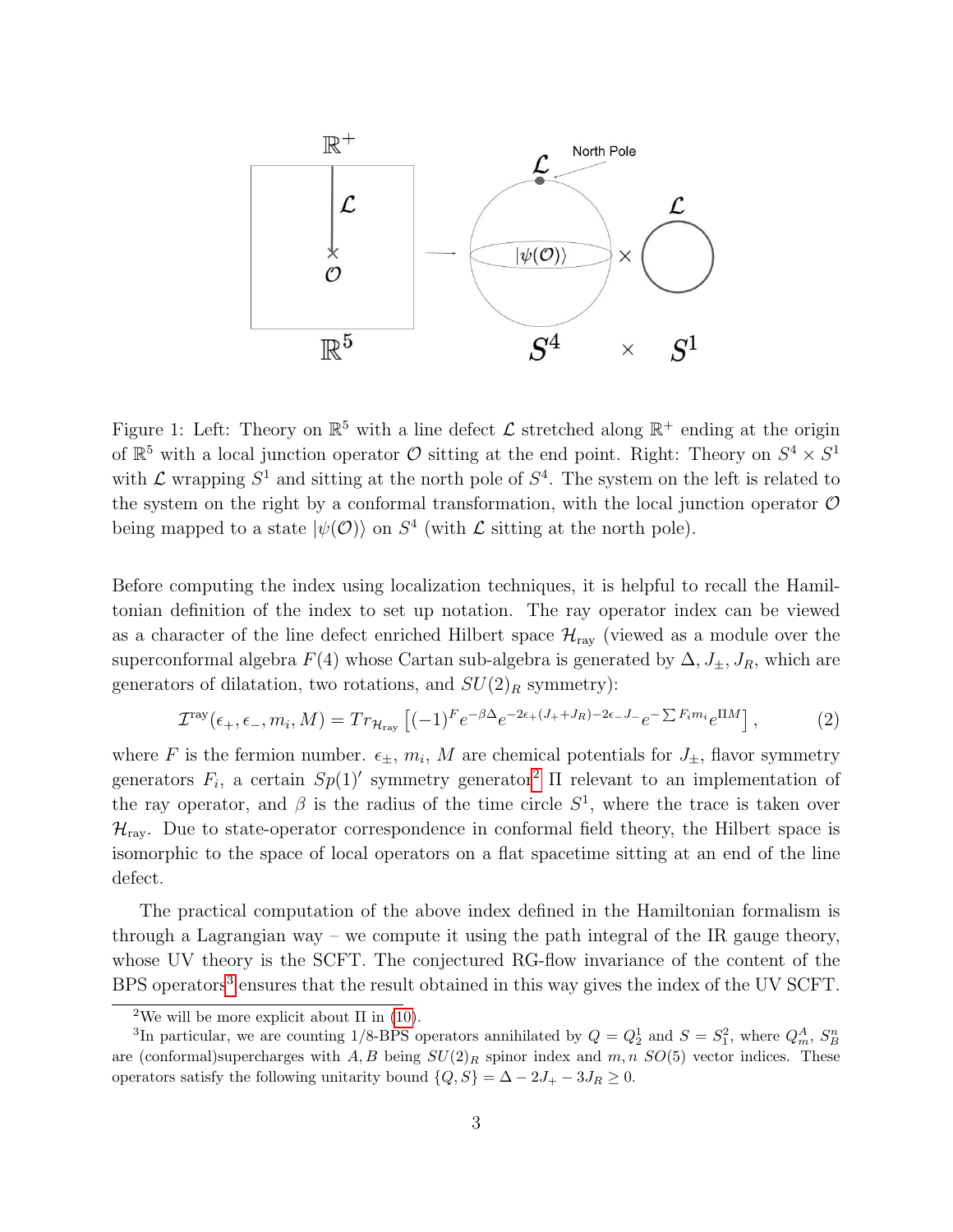Concretely, we consider a  $5d \mathcal{N} = 1$  supersymmetric gauge theory with a gauge group  $G =$  $Sp(N)$ , a vector multiplet  $\mathcal V$ ,  $N_f$  fundamental hypermultiplets  $\mathcal H_i$ , and one anti-symmetric hypermultiplet  $\mathcal{H}_{AS}$ . Given the field content, we can utilize [\[1,](#page-19-0) [4\]](#page-20-0) to compute the path integral using supersymmetric localization. More explicitly, we deform the 5d gauge theory Lagrangian by some Q-exact term,  $\mathcal{L}' = \mathcal{L} + t\{Q, V\}$ , where t is some constant and V is a function of fields in the supermultiplets  $V, H_i, H_{AS}$ . Because the theory is supersymmetric, the path integral does not change after the deformation with any t. By taking  $t \to \infty$ , the path integral domain localizes to the moduli space of solutions of the saddle point equation  $\{Q, V\} = 0$ . In the particular geometry  $S^4 \times S^1$  that we are studying, the localization locus turns out to be (1) instanton( $F = \star F$ ), (2) anti-instanton( $F = - \star F$ ) configuration on North and South pole of  $S<sup>4</sup>$ , which are  $SO(4)$  fixed points and (3) perturbative modes of the Lagrangian fields on the rest of  $S<sup>4</sup>$ . We can summarize the localization result as follows:

<span id="page-4-0"></span>
$$
\mathcal{I} = \int [d\alpha] Z_{\text{pert}} Z_{\text{inst}} Z_{\text{anti-inst}} , \qquad (3)
$$

where  $[d\alpha]$  is  $Sp(N)$  Haar measure, given by

<span id="page-4-1"></span>
$$
[d\alpha] = \frac{2^N}{N!} \left[ \prod_{i=1}^N \frac{d\alpha_i}{2\pi} \sin^2 \alpha_i \right] \prod_{i < j} \left[ 2 \sin \left( \frac{\alpha_i - \alpha_j}{2} \right) \right]^2 \left[ 2 \sin \left( \frac{\alpha_i + \alpha_j}{2} \right) \right]^2. \tag{4}
$$

We will explain each factor in [\(3\)](#page-4-0) soon. Note that due to the presence of the line defect at the North Pole, the moduli space of instanton will be deformed, so we will need to take extra care later when we embed the setting into string theory to compute  $Z_{inst}$ . On the other hand, the South Pole contribution is purely from un-deformed anti-instanton moduli space.

 $Z_{\text{pert}}$  essentially encodes all the 5d operators that can be built out of elementary Lagrangian fields that are in the Q-cohomology. If we denote the single-letter index as

$$
\mathfrak{f} = \sum_{\text{letters}} (-1)^F t^{2(J_+ + J_R)} u^{2J_-} v^f m_i^{f_i} = \mathfrak{f}_{\text{vec}} + \mathfrak{f}_{\text{asym}} + \mathfrak{f}_{\text{fund}}
$$
(5)

where  $t = e^{-\epsilon_+}, u = e^{-\epsilon_-}, v = e^{-m}, m_i = e^{-F_i}$ .  $f, f_i$  are the generators of the flavor symmetry associated with the anti-symmetric and fundamental hypermultiplets, respectively, and

$$
\mathfrak{f}_{\text{vec}} = -\frac{t(u + u^{-1})}{(1 - tu)(1 - tu^{-1})}, \quad \mathfrak{f}_{\text{asym}} = \frac{t}{(1 - tu)(1 - tu^{-1})}(v + v^{-1}),
$$
\n
$$
\mathfrak{f}_{\text{fund}} = \frac{t}{(1 - tu)(1 - tu^{-1})} \sum_{i=1}^{N_f} 2 \cosh m_i,
$$
\n(6)

where  $N_f$  is the number of fundamental hypermultiplets.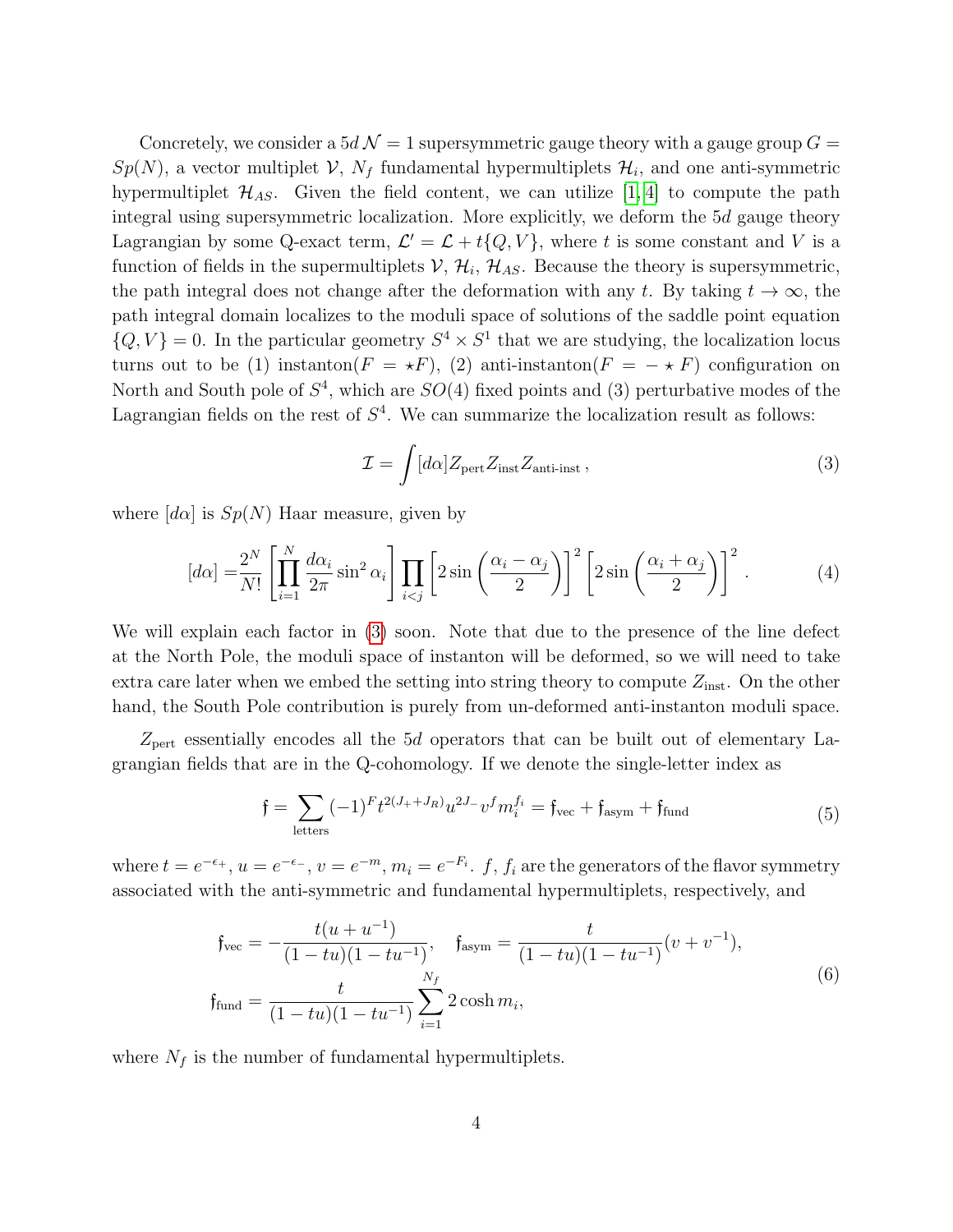We may write the multiletter index as a Plethystic exponential, and this is equivalent to the 1-loop determinants of 5*d* perturbative modes,  $Z_{\text{pert}}$ .

$$
Z_{\text{pert}} = P.E[\mathfrak{f}] = \exp\left[\sum_{\mathbf{R}} \sum_{n=1}^{\infty} \mathfrak{f}_{\mathbf{R}}(t^n, u^n, v^n) \chi_{\mathbf{R}}(w_i^n)\right],\tag{7}
$$

where

$$
\chi_{\text{vec}}(w_i) = \left[ \sum_{i < j}^{N} \left( \frac{1}{w_i w_j} + \frac{w_j}{w_i} + \frac{w_i}{w_j} + w_i w_j \right) + \sum_{i=1}^{N} \left( w_i^{-2} + w_i^2 \right) + N \right] \times \chi_{\text{asym}}(w_i) = \left[ \sum_{i < j}^{N} \left( \frac{1}{w_i w_j} + \frac{w_j}{w_i} + \frac{w_i}{w_j} + w_i w_j \right) + N \right]. \tag{8}
$$

Note that  $w_i$  and  $\alpha_i$  appearing in [\(4\)](#page-4-1) are related as  $w_i = e^{i\alpha_i}$ .

The set of BPS instanton operators that are captured by  $Z_{\text{inst}}$  and  $Z_{\text{anti-inst}}$  are graded by the instanton number k.  $Z_{\text{inst}}$ , also known as Nekrasov partition function [\[11\]](#page-20-5), can be expressed as a generating series in  $q$ , where each term is relevant for the subsector of the set of BPS operators with charge k under the  $U(1)$  topological symmetry of 5d gauge theory:

$$
Z_{\text{inst}} = 1 + \sum_{K=1}^{\infty} q^K Z_{\text{inst}}^K.
$$
 (9)

Each of  $Z_{\text{inst}}^K$  needs to be computed separately.

To compute the K-th instanton partition function  $Z_{\text{inst}}^K$ , it is convenient to embed the system into string theory, where the 5d gauge theory with gauge group  $Sp(N)$  and its K instantons are realized as  $N$  D4-branes and  $K$  D0-branes on an O8-plane. Given this embedding, we also need to explain the string theory realization of the line defect. It was noticed in [\[5,](#page-20-1)[9,](#page-20-6)[10\]](#page-20-7) that the ray-like defect can be implemented as a trajectory of one end of the fundamental string between the D4-branes and an additional D4'-brane, whose directions in the spacetime can be found in the following table.

|                                        | 0 1 2 3 4 5 6 7 8 9 |  |  |                                     |  |  |
|----------------------------------------|---------------------|--|--|-------------------------------------|--|--|
|                                        |                     |  |  |                                     |  |  |
| $D4 \mid x \times x \times x \times x$ |                     |  |  |                                     |  |  |
| $F1 \mid x$                            |                     |  |  |                                     |  |  |
| $D4' \times$                           |                     |  |  | $\times$ $\times$ $\times$ $\times$ |  |  |

Table 1: The directions of the various branes.

For better graphical illustration, see Figure [2.](#page-9-2) We will come back to a more familiar IR gauge theory description of the line defect as a Wilson ray in the next section.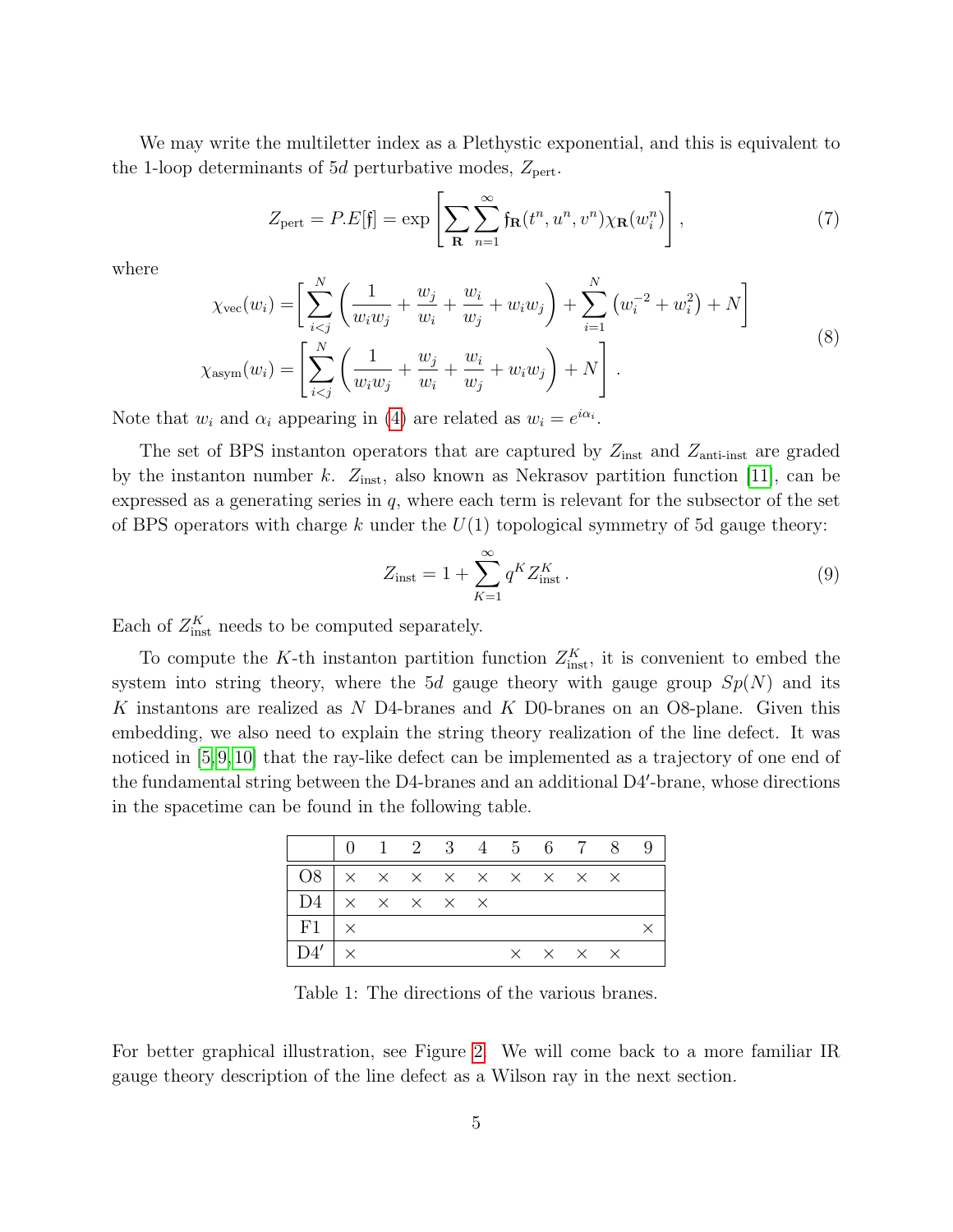$\tilde{Z}^k_{\text{inst}}$ <sup>[4](#page-6-1)</sup> is then a partition function of the K D0-brane worldvolume theory which is 1d  $\mathcal{N} = 4$ ,  $G = O(K)$ ,  $G_F = Sp(N)$  supersymmetric quantum mechanics. The field content is determined by the proper quantization of all possible strings that connects different D-branes in the system.

Formally, the D0-brane partition function can be written as a form of Witten index as

<span id="page-6-0"></span>
$$
\tilde{Z}_{\text{inst}}^k = Tr_{\mathcal{H}_{\text{QM}}} \left[ (-1)^F e^{\beta \{Q, Q^\dagger\}} t^{2(J_+ + J_R)} u^{2J_-} v^{2J'_R} w^{2\Pi_i} x^\Pi \right]. \tag{10}
$$

where the newly introduced generators<br>(or at the same time charges under those)  $J'_R$ ,  $\Pi_i$ , and II are the Cartan generators of  $SU(2)_{R'}$ <sup>[5](#page-6-2)</sup> that rotates anti-symmetric hypermultiplet in 5d,  $Sp(N)$  of N D4-branes,  $Sp(1)'$  of D4'-brane, respectively, and  $\mathcal{H}_{QM}$  is the Hilbert space of the quantum mechanics.

The Witten index can again be computed by the supersymmetric localization of the quantum mechanical path integral. One should remember that since the gauge group of the quantum mechanics  $G = O(K)$  has two disjoint components, and we need to compute SQM partition function separately for each of  $O(K)_\pm$ . As the procedure and the result were discussed in the literature [\[12,](#page-20-8) [13\]](#page-20-9) extensively, we will just write down the final expression and use it in the computation in the next section.

To sum up, we may write  $\tilde{Z}^k_{\text{inst}}$  as follows.

<span id="page-6-4"></span>
$$
\tilde{Z}_{inst}^{k}(t, u, v, w_i, x) = \frac{1}{2} \left( \tilde{Z}_{+}^{k}(t, u, v, w_i, x) + \tilde{Z}_{-}^{k}(t, u, v, w_i, x) \right)
$$
\n
$$
\tilde{Z}_{\pm}^{k}(t, u, v, w_i, x) = \frac{1}{|W|} \oint \prod_{i=1}^{|K/2|} [d\phi_i] Z_{\text{Do-D}0}^{\pm, k} Z_{\text{Do-D}4}^{\pm, k} Z_{\text{Do-D}4'}^{\pm, k} Z_{\text{Da-D}4'}^{\pm, k} \tag{11}
$$

where  $k = 2n + \chi$  with  $\chi = 0, 1$  and

$$
|W|_{+}^{\chi=0} = \frac{1}{2^{n-1}n!}, \ |W|_{+}^{\chi=1} = \frac{1}{2^n n!}, \ |W|_{-}^{\chi=0} = \frac{1}{2^{n-1}(n-1)!}, \ |W|_{-}^{\chi=1} = \frac{1}{2^n n!}.\tag{12}
$$

The expression in the square bracket is a Haar measure of  $O(K)^6$  $O(K)^6$ , and the new fugacity  $x = e^{-iM}$  is that of D4'-brane.  $Z_{\text{Di-Dj}}^{\pm,k}$  stand for 1-loop determinants of quantum mechanical fields that are from quantization of  $Di - Dj$  strings in K D0-branes sector. The various 1-loop determinants were computed in [\[4,](#page-20-0) [5\]](#page-20-1), and they take the following form:

$$
Z_{\text{Da-Db}} = \frac{\prod_{j=1}^{n_1} \sinh(\vec{\rho}_j \cdot \vec{\phi} + f_j(\epsilon_+, \epsilon_-, \alpha_i, m, M))}{\prod_{k=1}^{n_2} \sinh(\vec{\rho}_k \cdot \vec{\phi} + f_k(\epsilon_+, \epsilon_-, \alpha_i, m, M))},
$$
(13)

<span id="page-6-1"></span><sup>&</sup>lt;sup>4</sup>We will explain the difference between  $\tilde{Z}^k_{inst}$  and  $Z^k_{inst}$  shortly.

<span id="page-6-2"></span> $5\mathcal{N}=4$  SQM has two  $SU(2)$  R-symmetries; one is  $SU(2)_R$  and the other is  $SU(2)_R^{\prime}$ 

<span id="page-6-3"></span><sup>6</sup> It can be found in Appendix E of [\[4\]](#page-20-0).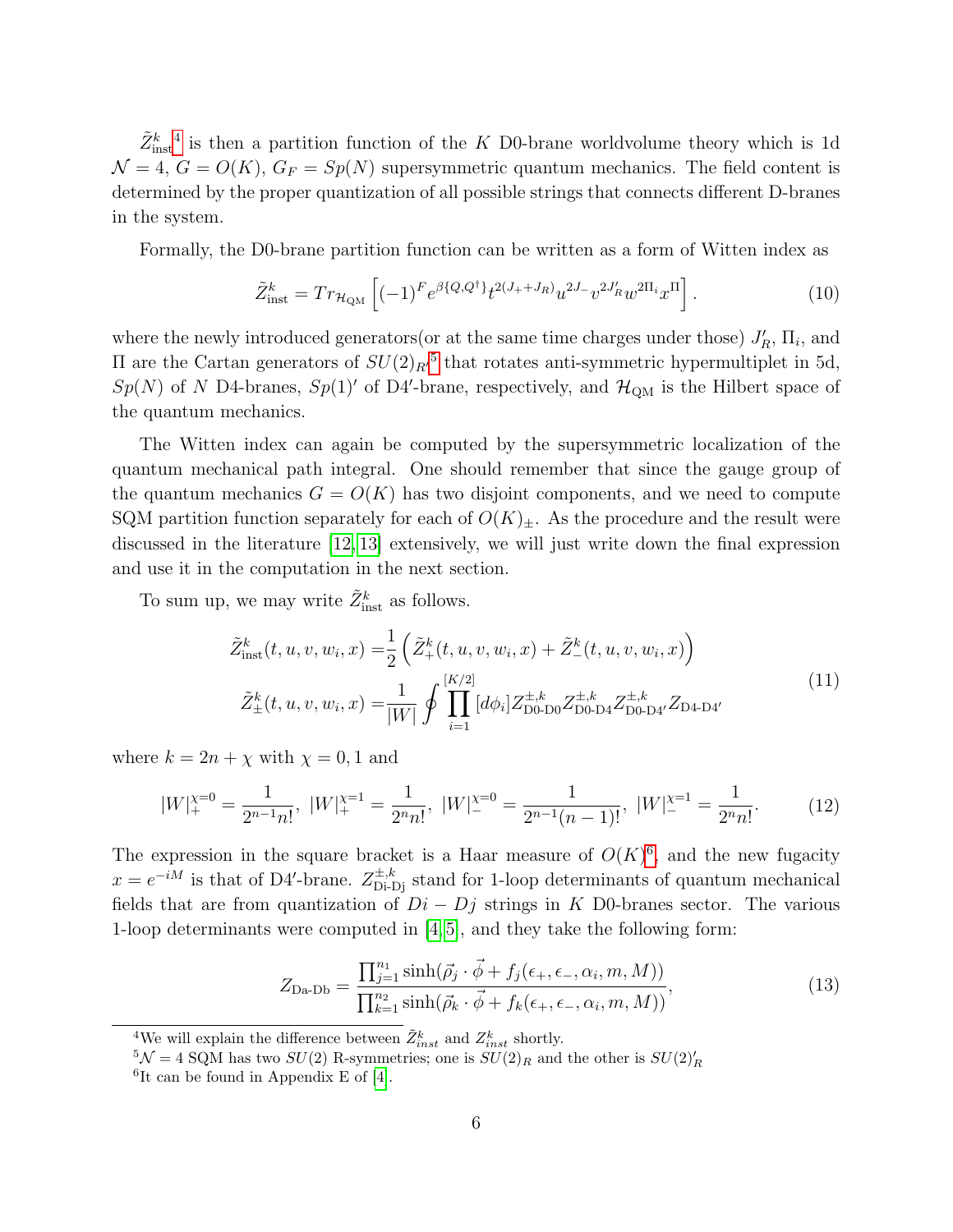where  $\vec{\rho}_j$ ,  $\vec{\rho}_k$  are in the root lattice of  $G = O(K)$ ,  $\vec{\phi} = (\phi_1, \ldots, \phi_{[K/2]}),$  and  $n_i \in \mathbb{Z}^+$ . We direct the reader to [\[4,](#page-20-0) [5,](#page-20-1) [12,](#page-20-8) [13\]](#page-20-9) for the explicit expressions that we used in our calculation. Looking at the expression, we notice there are many poles in the integrand. We used a contour prescription called Jeffrey-Kirwan(JK) residue formula [\[14,](#page-20-10) [15\]](#page-20-11) to evaluate the  $d\phi_i$ integral.

Given all  $\tilde{Z}^k_{\text{inst}}$ , let us define  $\tilde{Z}_{\text{inst}}$  as a generating series

$$
\tilde{Z}_{inst}(q, t, u, v, w_i, x) = \sum_{k=0} q^k \tilde{Z}_{inst}^k(t, u, v, w_i, x).
$$
\n(14)

Here  $\tilde{Z}^0_{inst} \equiv Z_{\text{D4-D4}'},$  since this factor is not a function of  $\phi_i$ , so it can be factored out of each  $\phi_i$ -integral [\(11\)](#page-6-4) and it becomes an overall factor of the entire series.

Although the string theory embedding has the advantage of translating the problem of computing the instanton partition function to the D0-brane quantum mechanics partition function, it creates a subtlety involving the "extra" states, which we need to decouple from  $\tilde{Z}_{inst}$  to get the true instanton partition function  $Z_{inst}$ , as pointed out in [\[12\]](#page-20-8). The source of extra states is the D0-branes that are unbound to D4-branes. This definition simply leads to the following expression for the extra partition function  $Z_{\text{extra}}^k$  whose integrand does not involve any 1-loop determinants of the fields obtained from D4-related strings:

$$
Z_{\text{extra}}^{k}(t, u, v, x) = \frac{1}{2} (Z_{\text{extra}}^{k,+}(t, u, v, x) + Z_{\text{extra}}^{k,-}(t, u, v, x))
$$
  

$$
Z_{\text{extra}}^{k,\pm}(t, u, v, x) = \frac{1}{|W|} \oint \prod_{i=1}^{|K/2|} [d\phi_i] Z_{\text{D0-D0}}^{\pm,k} Z_{\text{D0-D4}}^{\pm,k}.
$$
 (15)

Let us also define  $Z_{\text{extra}}$  as a generating series

$$
Z_{\text{extra}}(q, t, u, v, x) = 1 + \sum_{k=1} q^k Z_{\text{extra}}^k(t, u, v, x).
$$
 (16)

The true instanton partition function  $Z_{inst}$ , which is used in the 5d index computation, is then obtained by eliminating the extra states from  $\tilde{Z}_{\text{inst}}$ 

$$
Z_{\text{inst}}(q, t, u, v, w_i, x) = \frac{\tilde{Z}_{\text{inst}}(q, t, u, v, w_i, x)}{Z_{\text{extra}}(q, t, u, v, x)}.
$$
\n(17)

As a side remark, it was first noticed in [\[10\]](#page-20-7), this function is related to the Nekrasov's qq character [\[16\]](#page-20-12). And for the case of  $G = U(K)$ ,  $G_F = U(N)$ (flavor symmetry group), and a general number of D4'-branes, the function has a compact analytic form, written down in [\[17\]](#page-21-0).

Now, let us turn to  $Z_{\text{anti-inst}}$ . In contrast to  $Z_{\text{inst}}$ , which is modified by the ray-like defect or D4'-brane in the string theory picture,  $Z_{\text{anti-inst}}$  is associated to the pure instanton moduli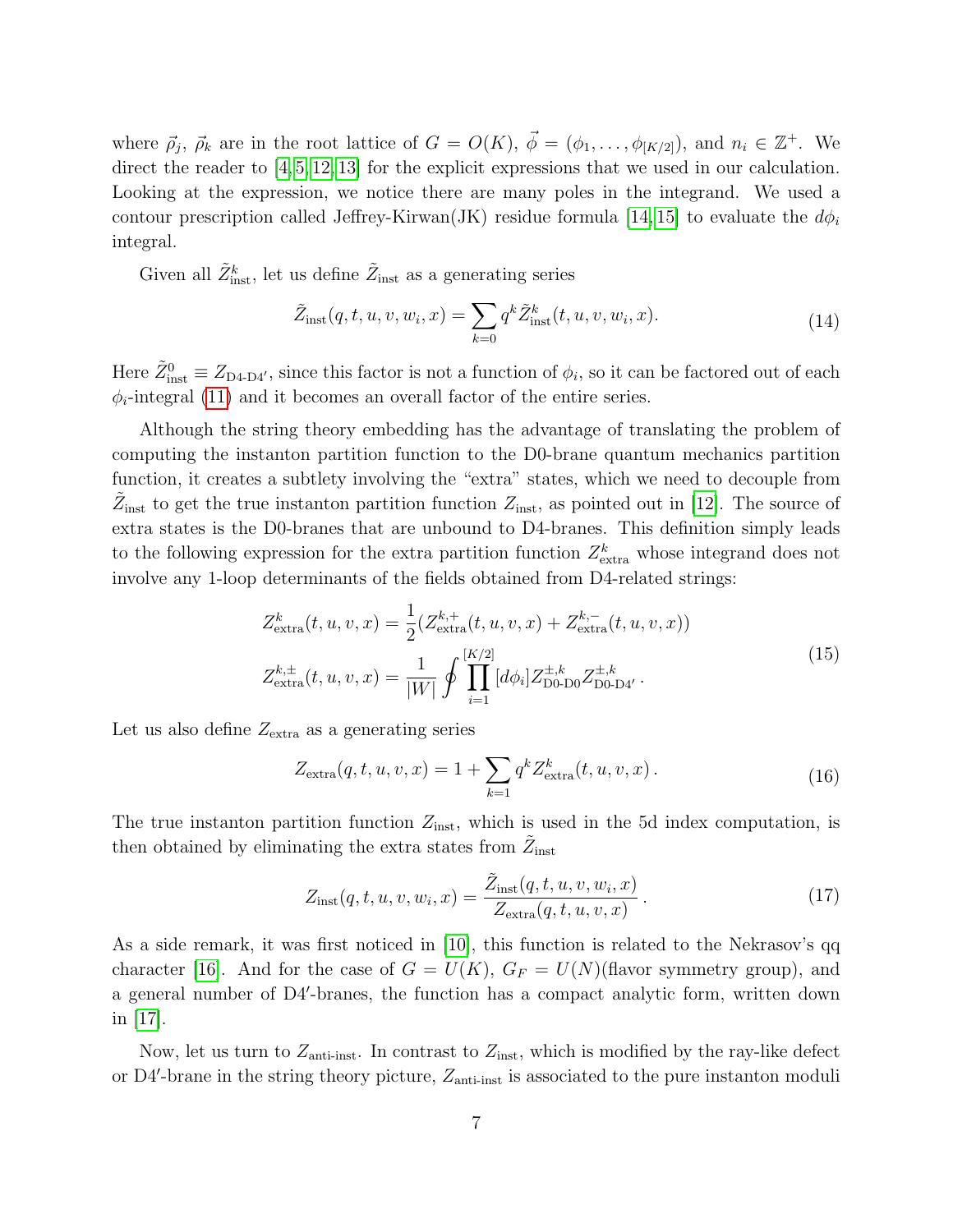space. In the D0-brane QM language, we simply exclude D4'-brane in the above set-up and follow the same procedure by simultaneously taking inverse of  $q$ . Of course, here we also decouple extra unbound D0-branes to D4-branes

$$
Z_{\text{anti-inst}}(t, u, v, q, w_i) = \frac{1 + \sum_{k=1} q^{-k} \tilde{Z}_{\text{anti-inst}}^k(t, u, v, w_i)}{1 + \sum_{k=1} q^{-k} \tilde{Z}_{\text{extra}}^k(t, u, v, w_i)}
$$
  
\n
$$
\tilde{Z}_{\text{anti-inst}}^k = \frac{1}{2} (\tilde{Z}_{\text{anti-inst}}^{k,+} + \tilde{Z}_{\text{anti-inst}}^{k,-}), \quad \tilde{Z}_{\text{extra}}^k = \frac{1}{2} (\tilde{Z}_{\text{extra}}^{k,+} + \tilde{Z}_{\text{extra}}^{k,-})
$$
  
\n
$$
\tilde{Z}_{\text{anti-inst}}^{k,\pm} = \frac{1}{|W|} \oint \prod_{i=1}^{|K/2|} [d\phi_i] Z_{\text{D0-D0}}^{\pm,k} Z_{\text{D0-D4}}^{\pm,k}, \quad \tilde{Z}_{\text{extra}}^{k,\pm} = \frac{1}{|W|} \oint \prod_{i=1}^{|K/2|} [d\phi_i] Z_{\text{D0-D0}}^{\pm,k}.
$$
\n(18)

Now that we have all ingredients for the final integral, so let us collect the factors and rewrite the integral

<span id="page-8-2"></span>
$$
\mathcal{I}^{\text{ray}}(t, u, v, q, x) = \int [dw_i] Z_{\text{pert}} Z_{\text{inst}} Z_{\text{anti-inst}} \tag{19}
$$

It is actually instructive to factor out  $Z_{\text{D4-D4}'}(w_i, x)$  from  $Z_{\text{inst}}$  to analyze the behavior of the ray index in the first few leading powers of x. Let us denote  $\bar{Z}_{inst} = Z_{inst}/Z_{\text{D4-D4}}$ .

<span id="page-8-1"></span>
$$
\mathcal{I}^{\text{ray}}(t, u, v, q, x) = \int [dw_i] Z_{\text{D4-D4}'}(w_i, x) Z_{\text{pert}} \bar{Z}_{\text{inst}} Z_{\text{anti-inst}}
$$
  
= 
$$
\int [dw_i] \prod_{j=1}^N (x^{-1} - w_j - w_j^{-1} + x) Z_{\text{pert}} \bar{Z}_{\text{inst}} Z_{\text{anti-inst}}.
$$
 (20)

From the last line, we notice the lowest order in x is  $x^{-N}$ . It was observed in [\[5\]](#page-20-1) that for  $N = 1$ , the lowest order term in x,  $O(x^{-1})$  reproduces the superconformal index, and was argued further that the next order in x,  $O(x^{-1+1})$  is the fundamental ray operator index. In other words,

<span id="page-8-0"></span>
$$
\mathcal{I}^{\text{ray}} = x^{-1} \big( \mathcal{I}_{\text{SCI}} + x \mathcal{I}_{\text{ray}}^{\text{fund}} + \dots \big) \,. \tag{21}
$$

Note that we expand  $\mathcal{I}^{\text{ray}}$  in  $x = e^M$  at  $x = \infty$  consistent with the definition of the ray-like defect created by the very heavy fundamental strings stretched between the D4-branes and  $a$  D4'-brane.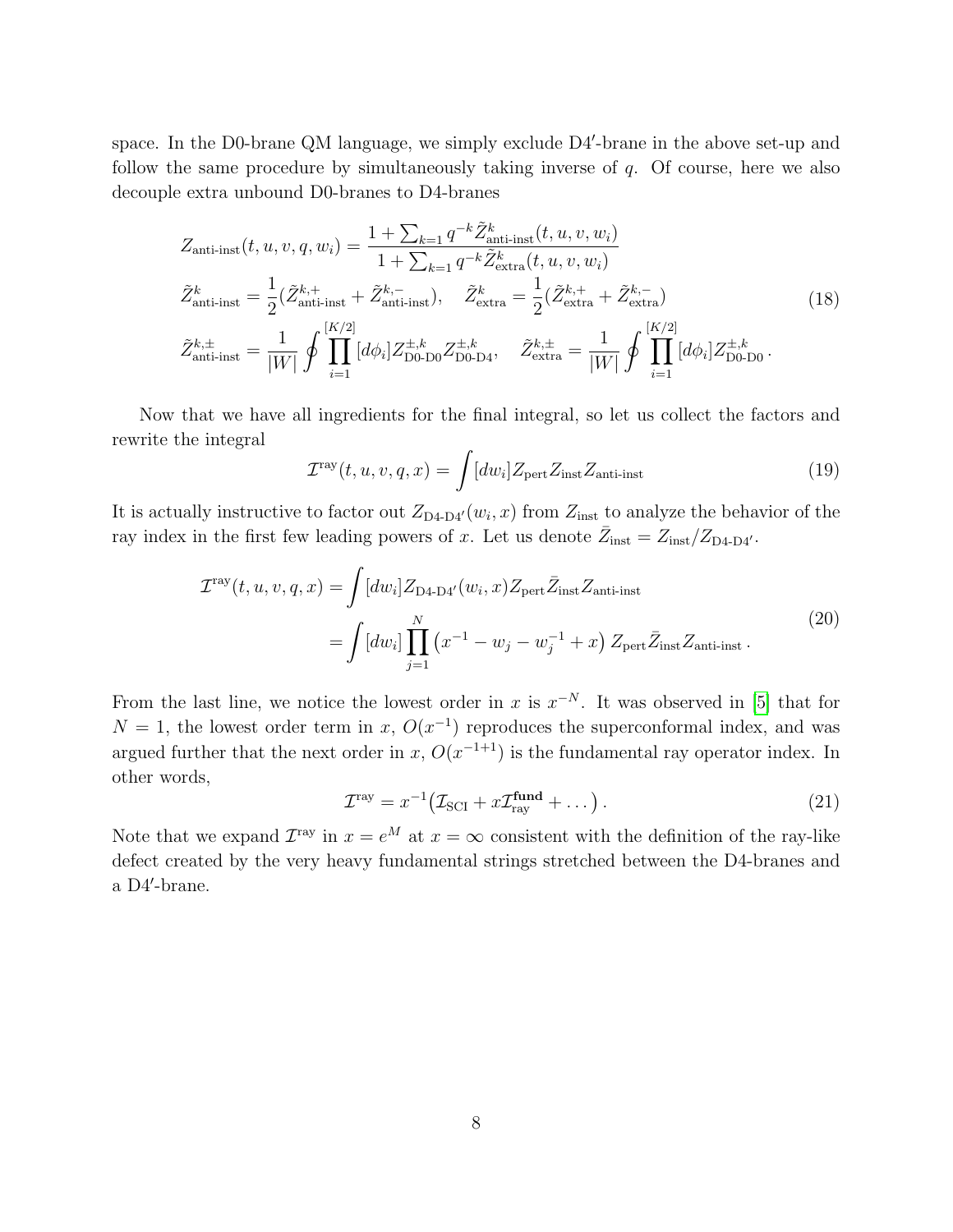<span id="page-9-2"></span>

Figure 2: Before expanding in x at  $\infty$ , the index captures BPS operators associated with the left figure. After the expansion, the index counts BPS operators associated with the right figure.

# <span id="page-9-0"></span>3 Adjoint ray as OPE of fundamental ray

### <span id="page-9-1"></span>3.1 Defect Hilbert Space and OPE of Ray Operators

Recall that the open Wilson ray is in the IR gauge theory needs to end with a local operator to preserve the gauge invariance.

$$
\mathcal{L}_{\mathcal{O}_{\mathfrak{R}}} = P \exp \left[ i \int_0^\infty \left( A_0 + \Phi \right) dx^0 \right] \mathcal{O}_{\mathfrak{R}}(0) , \qquad (22)
$$

where  $\mathcal{O}_{\mathfrak{R}}(0)$  denotes a local operator at the origin on which the open Wilson ray labeled by the representation  $\Re$  may end so that the combination is invariant under the IR gauge symmetry. The ray index counts the UV image of  $\mathcal{L}_{\mathcal{O}_{\mathfrak{R}}}$ , or simply that of  $\mathcal{O}_{\mathfrak{R}}(0)$ . In this subsection, we will illustrate how to extract various  $\langle \mathcal{L}_{\mathcal{O}_{\mathfrak{R}}} \rangle$  from  $\mathcal{I}^{\text{ray}}$ .

To track the UV image of  $\mathcal{L}_{\mathcal{O}_{\Re}}$  in [\(21\)](#page-8-0), we need to track the gauge fugacity  $w_i$  (of the D4-brane), or more precisely  $\chi_{\Re}(w_i)$ . However, since we have already integrated out  $w_i$ 's in the previous step [\(20\)](#page-8-1), the final expression  $\mathcal{I}^{\text{ray}}$  [\(21\)](#page-8-0) does not depend on the gauge fugacity  $w_i$ . Rather, we may equivalently track the surviving fugacity  $x($ of the D4'-brane). We can validate this alternative tracking by recalling the UV definition of the Wilson ray. It is given by the trajectory of the end of the D4-D4' string in the D4-brane worldvolume theory, which is the 5d UV SCFT. The other end of the same string is labeled by  $x$ , and the D4-D4' string(or the field obtained from quantizing the string) transforms as a bi-fundamental representation under  $Sp(N)_{\text{D4}} \times Sp(1)_{\text{D4}}$ , which endows equal status for w and x.

It is important to notice the final index formula only contains the BPS operators that transform as antisymmetric representations under  $Sp(N)_{\text{D}4} \times Sp(1)_{\text{D}4}$ , since D4-D4' strings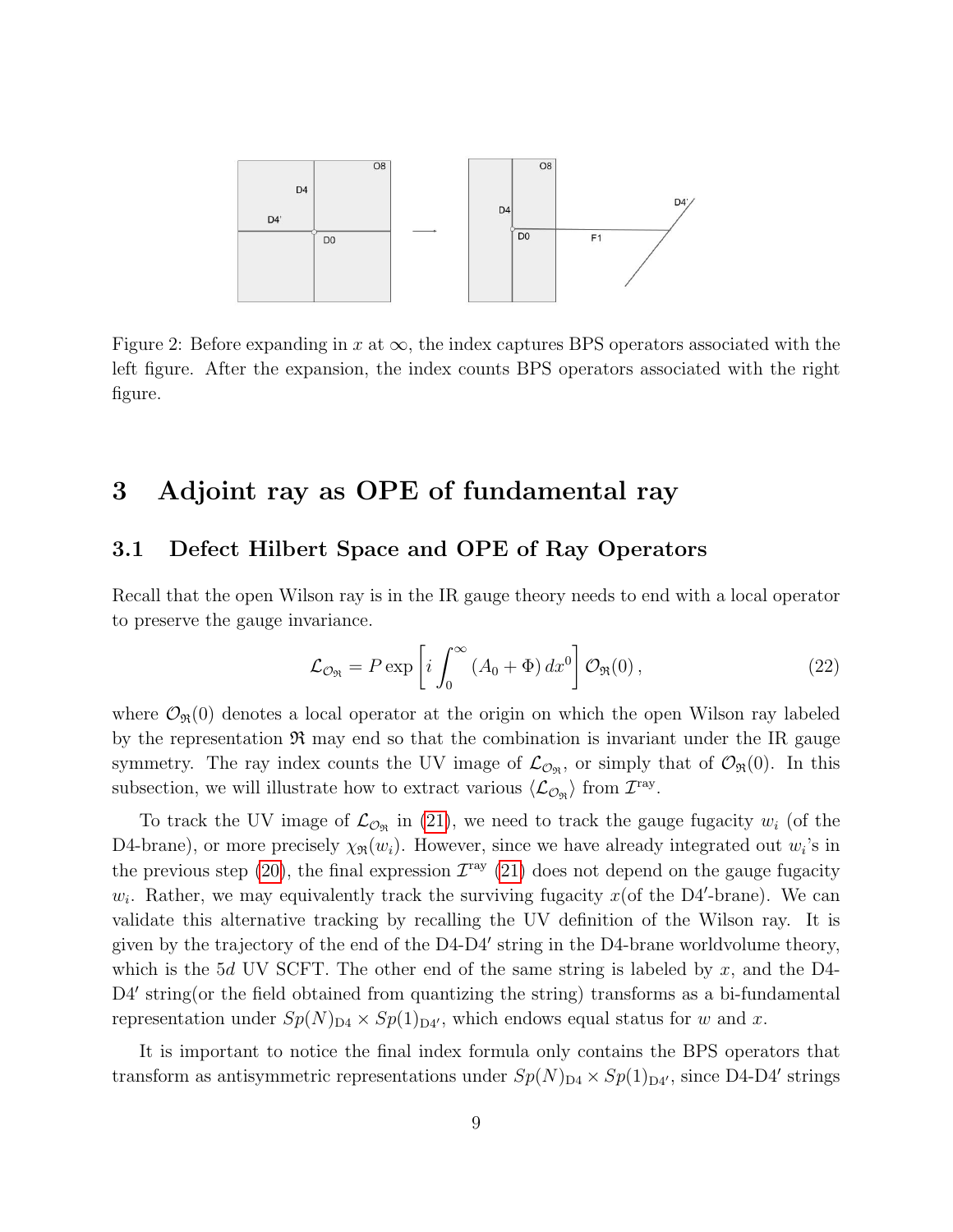are fermionic. For instance, for  $N=1$ ,  $O(x^{-N+2})$  terms encode ray operators that transform under  $Sp(1)_{D4} \times Sp(1)_{D4'}$  as

$$
(2,2) \wedge (2,2) = (3,1) \oplus (1,3). \tag{23}
$$

However, since those operators transformed as  $(1, 3)$  are essentially from strings that have both ends on the D4'-brane, it has already been eliminated when we decoupled  $Z_{\text{extra}}$ . Hence, we are left with  $(3, 1) = (Adj, 1)$ , which we call the adjoint ray operator. In other words,

$$
\mathcal{I}_{Sp(1)}^{\text{ray}} = x^{-N} \left( \mathcal{I}_{\text{SCI}} + x \mathcal{I}_{\text{ray}}^{\text{fund}} + x^2 \mathcal{I}_{\text{ray}}^{\text{adj}} + \dots \right). \tag{24}
$$

In our convention, this means that

$$
\mathcal{I}_{\text{SCI}} = \langle \mathcal{L}_{\mathcal{O}_1} \rangle, \quad \mathcal{I}_{\text{ray}}^{\text{fund}} = \langle \mathcal{L}_{\mathcal{O}_{\text{fund}}} \rangle, \quad \mathcal{I}_{\text{ray}}^{\text{adj}} = \langle \mathcal{L}_{\mathcal{O}_{\text{adj}}} \rangle.
$$
 (25)

Similarly, we can expect that more complicated representations will appear as coefficients of  $x^n$ (with  $n \geq 2$ ) in the parenthesis<sup>[7](#page-10-0)</sup>.

Let us analyze the underlying physical meaning of the above argument and discuss OPE of  $\mathcal{L}_{\mathcal{O}_{\text{fund}}}$ . The generating series [\(21\)](#page-8-0), which we have called as  $\mathcal{I}^{\text{ray}}$ , encodes the full information of the ray operator index at the UV fixed point. Each coefficient  $a_k$  of  $x^k$  carries a partial information of the full ray operator index, and we can label each of them with its IR image<sup>[8](#page-10-1)</sup>: k-th tensor product of the fundamental Wilson rays of the IR gauge theory. In other words, the defect Hilbert space at the UV fixed point is a graded Hilbert space with its grading given by the number  $k$ :

$$
\mathcal{H}_{defect} = \bigoplus_{k=1} \mathcal{H}_{defect}^k.
$$
\n(26)

The states in each  $\mathcal{H}^k_{defect}$  correspond to the BPS operators due to the state/operator correspondence, and the set of BPS operators has a structure of a ring with a multiplication defined by a usual operator product. A natural question is if the grading is preserved under the multiplication of the BPS operators in different sectors  $\mathcal{H}_{defect}^{k_1}, \mathcal{H}_{defect}^{k_2}$  with  $k_1 \neq k_2$ . A possible starting point of the analysis is the product between states/operators in  $k = 1$ sector(fundamental ray index), and see if it yields those in  $k = 2$  sector(adjoint ray index).

The strategy of testing the proposal should be to compare the  $E_{N_f+1}$  representations that appear in a product of operators in the  $k = 1$  sector and that appear in the  $k = 2$  sector. This is in principle a possible task; we indeed obtain all  $E_{N_f+1}$  representations of the  $k=2$ sector. However, for the sake of the comparison, we rather take a detour, which reduces a big amount of work.

<span id="page-10-0"></span><sup>&</sup>lt;sup>7</sup>It will be nice to use the technique discussed in [\[21\]](#page-21-1) and do the computation for ray operator index for different R.

<span id="page-10-1"></span><sup>8</sup>Similar idea was dicsussed in [\[18](#page-21-2)[–20\]](#page-21-3).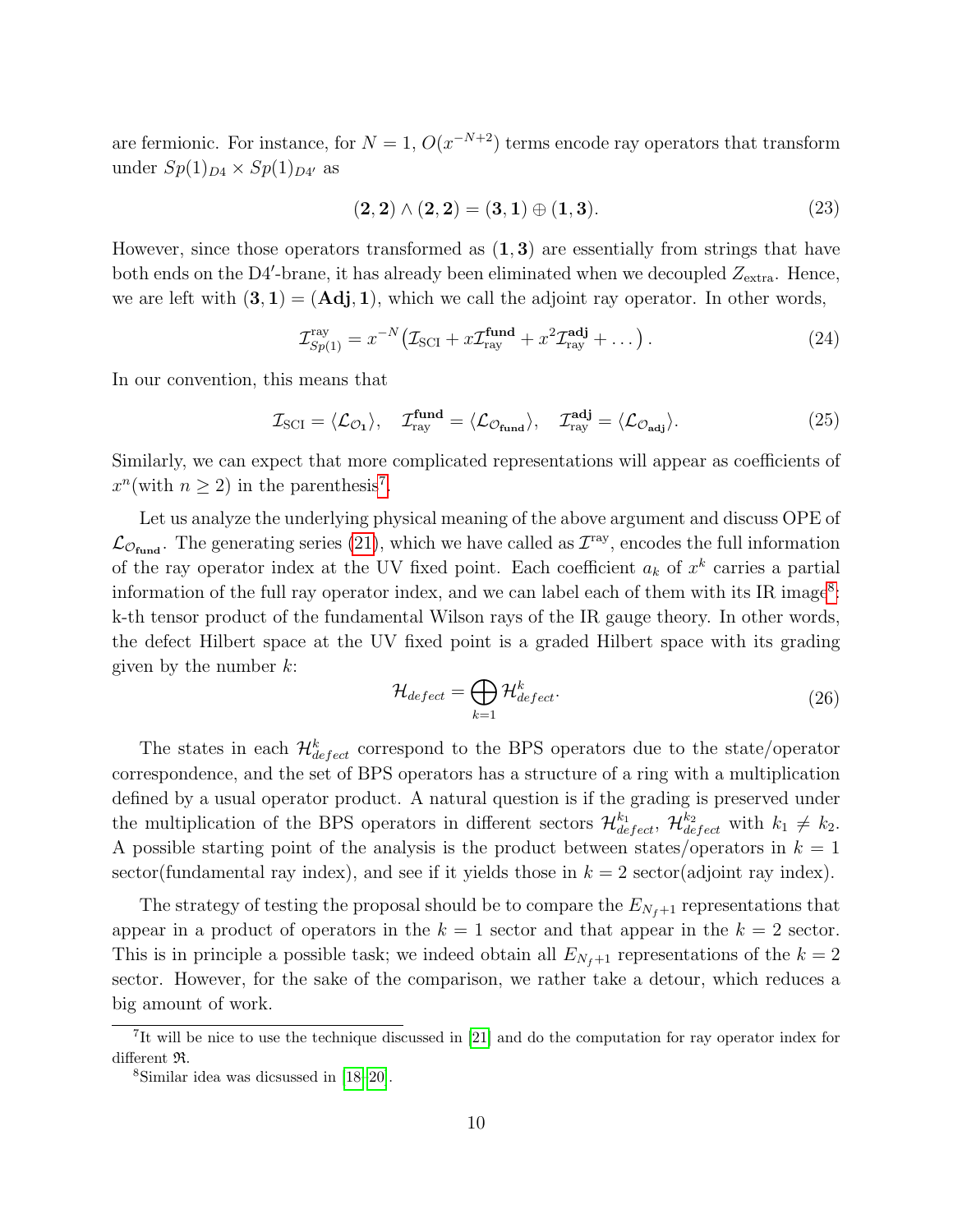The representative property of the ray operator index is that  $E_{N_f+1}$  representations that appear in the ray index are charged under the center  $Z_{8-N_f}$  of the global symmetry  $E_{N_f+1}$  [\[5\]](#page-20-1). We will simply test if the  $Z_{8-N_f}$  center charges of representations that appear in  $k=2$  sector matches with two times that of  $k = 1$  sector. Our first example( $N_f = 0$ ) does not have a quark, where the fundamental Wilson ray can end. Hence, the  $k = 1$  sector is absent. However, in the following examples we include fundamental hypermultiplets, which provide quarks and we can fill in the  $k = 1$  sector and test the above proposal.

This method suffices for our purpose to propose that the ray number grading k preserves under the OPE of ray operators in different sectors. In the following subsection, we will do the following.

- We will present adjoint ray operator index for  $N_f = 0$  result for  $G = Sp(1)$ ,  $Sp(2)$ ,  $Sp(3)$ . Note that we have included up to 3 instantons in the final expression of  $Z_{\text{inst}}$ and  $Z_{\text{anti-inst}}$  in the integrand [\(19\)](#page-8-2). Since we are only interested in low spin operators, i.e. low power of t terms, the higher instantons are irrelevant, as they only contribute to the higher spin operators. This fact guarantees that including up to 3 instantons yields the full answer, if we restrict our attention to low powers of t.
- Test our OPE proposal for  $G = Sp(1)$  gauge theories with an anti-symmetric hypermultiplet and  $N_f$  fundmental hypermultiplets and  $\theta = 0$  for  $1 \le N_f \le 6$ . Depending on the number of fundamental hypermultiplets, the number of instantons that we include to get a full answer varies. For low  $N_f$  such as 1, 2, 3, we observed that including up to 2 instantons suffice for the final index to be a sum of characters of  $E_{N_f+1}$  irreducible representations, but for high  $N_f$  such as 4, 5, 6, we included up to 4 instantons for safety, and indeed the final index organizes itself to be a sum of characters of  $E_{N_f+1}$ . We have only analyzed up to  $O(t^2)$  order.  $N_f = 2$  case is unsatisfactory, as we could not observe the exact decomposition of the index in terms of  $E_3$  characters, but guessed the possible representations that are allowed given the information of the shifted  $U(1)$ charges.

### <span id="page-11-0"></span>3.2 Adjoint ray operator index for  $G = Sp(1)$

Before presenting the result, let us briefly recall the global symmetry enhancement of 5d  $\mathcal{N} = 1$   $G = Sp(1)$  gauge theory with  $N_f$  fundamental hypermultiplets, as it is important to understand the overall structure of the index. The gauge theory has  $SO(2N_f)$  flavor symmetry and  $U(1)$  topological symmetry, which charges the instanton operators [\[22,](#page-21-4) [23\]](#page-21-5). The IR flavor symmetry group enhances to  $E_n$  global symmetry in the UV, where  $n = N_f + 1$ . Since we use the IR gauge theory description to compute the index, we need to track flavor fugacities  $f_i$  and instanton fugacity q to write down a sensible index in the UV. The precise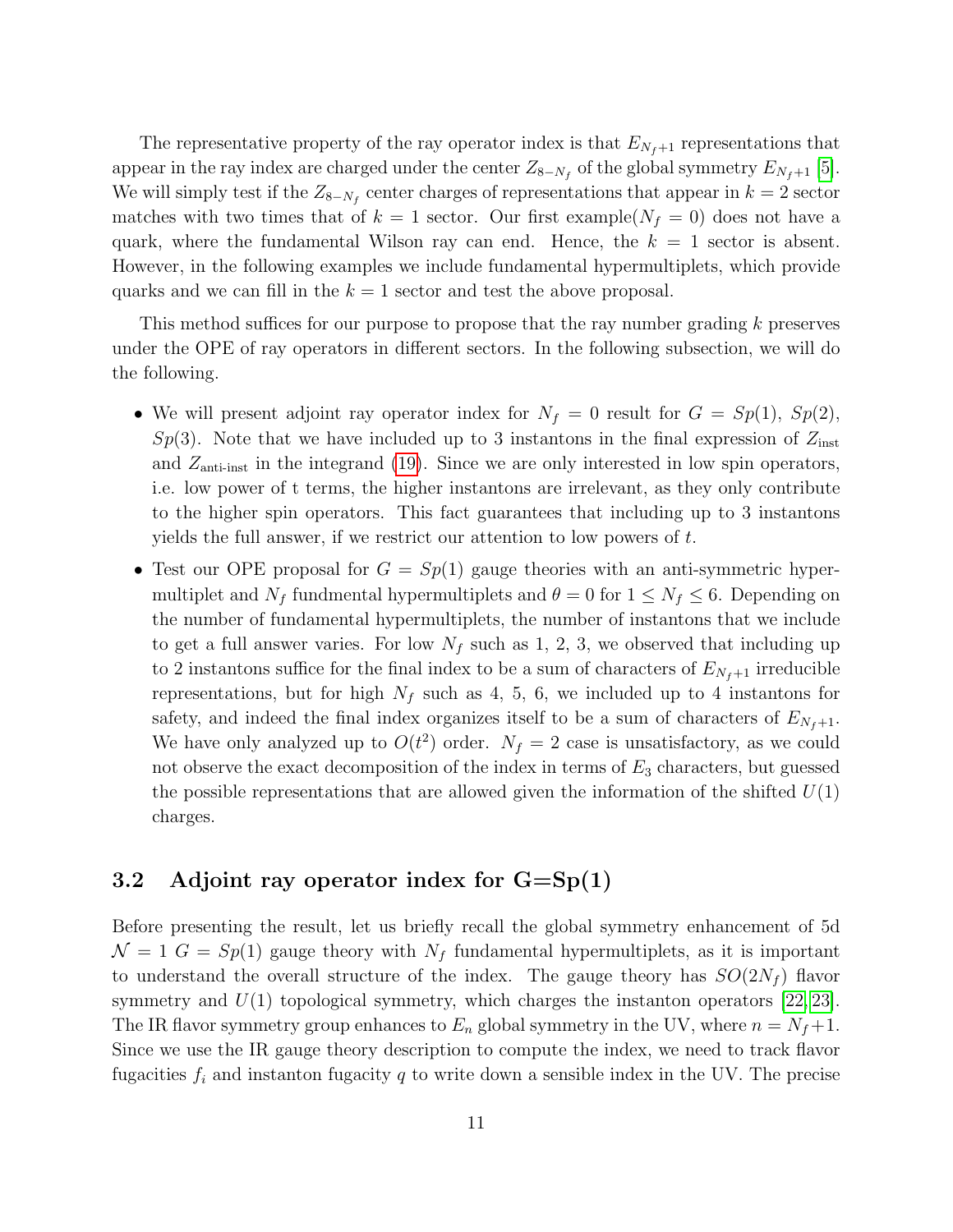map between the Cartan generators of the UV global symmetry and those of the IR global symmetry for each  $N_f$  was presented in [\[4\]](#page-20-0).

There is an additional subtlety associated to the instanton fugacity  $q$  in the context of ray index. It was shown in [\[5\]](#page-20-1) that on states that correspond to a fundamental ray operator, the  $U(1)$  instanton charge receives an anomalous contribution<sup>[9](#page-12-0)</sup>

$$
\frac{2}{8 - N_f}.\tag{27}
$$

In other words, the fundamental ray operator index has an overall factor of  $q^{\frac{2}{8-N_f}}$ . In the similar vein, we will observe the overall q-power shift for the adjoint ray index in the presence of  $N_f$  fundamental hypers:

<span id="page-12-1"></span>
$$
2 \times \frac{2}{8 - N_f}.
$$

 $N_f = 0$  case:

Let us start with the case with no fundamental hypermultiplets( $N_f = 0$ ) in the IR gauge theory. Then, the result of [\(20\)](#page-8-1) is

$$
\mathcal{I}_{Sp(1)}^{ray} = x^{-1} \left( 1 + \chi_3(q) t^2 + (1 + \chi_3(q)) \chi_2(u) t^3 + O(t^4) \right) \n+ x^1 \sqrt{q} \left( \chi_2(\sqrt{q}) + (\chi_4(\sqrt{q}) + \chi_2(\sqrt{q})) t^2 + O(t^3) \right) \n+ O(x^3).
$$
\n(28)

Note that  $O(x^{-1})$  term of [\(28\)](#page-12-1) successfully reproduces the superconformal index presented in section 4.1 of [\[12\]](#page-20-8), providing a consistency check for our computation. There is no  $O(x^0)$ term as expected, since the theory does not contain any quark that can be attached to the end of a fundamental Wilson line. The  $O(x^1)$  term should be interpreted as index for the adjoint ray operators  $\mathcal{I}^{\text{adj}}_{\text{ray}}$ .

$$
\mathcal{I}_{\text{ray}}^{\text{adj}} = \sqrt{q} \big( \chi_2(\sqrt{q}) + (\chi_4(\sqrt{q}) + \chi_2(\sqrt{q}))t^2 + O(t^3) \big) \tag{29}
$$

Notice that we do not find  $\mathcal{I}^1_{\text{ray}}$  contribution at  $x^1$  order, as expected from the previous section.

 $N_f \geq 1$  cases are essentially different from the  $N_f = 0$  case that we have just studied in the sense that there exist quarks on which the fundamental Wilson ray may end. Hence, we can test our OPE proposal for these cases.

<span id="page-12-0"></span><sup>&</sup>lt;sup>9</sup>See section 3.2 of [\[5\]](#page-20-1) for detail.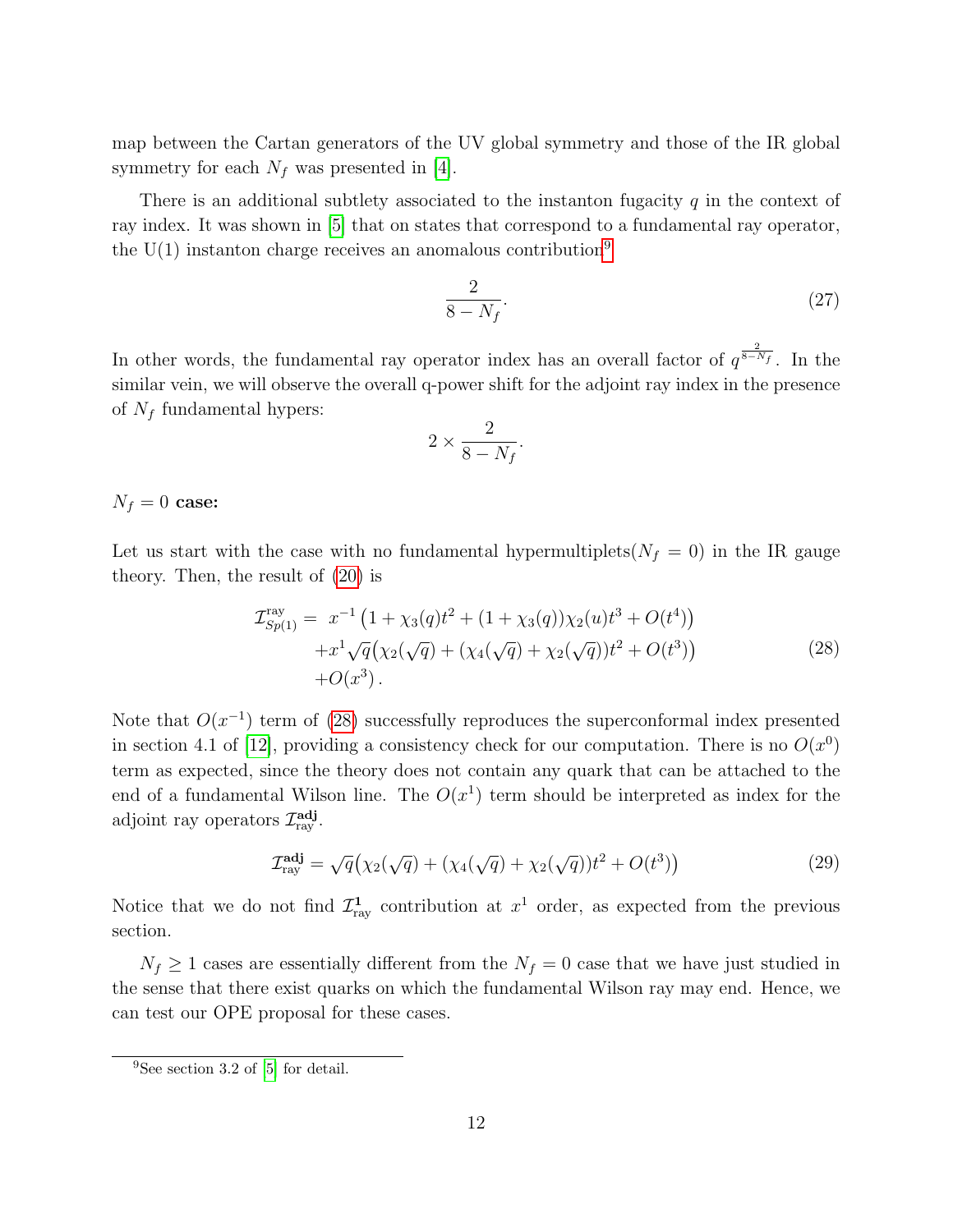# Adjoint ray operator index for 5d  $E_2 = SU(2) \times U(1)$  SCFT

For simplicity, we will only write down the adjoint ray index and refer to [\[5\]](#page-20-1) for the information of the fundamental ray index.

$$
\mathcal{I}^{\text{ray}} = O(x^{-1}) + O(x^0)
$$
  
+ $x \left( z^{\frac{1}{7}} (\chi_2(y)t^0 + (\chi_4(y) + 2\chi_2(y))t^2 + \chi_2(u)(\chi_4(y) + 3\chi_2(y))t^3 + O(t^4)) \right)$  (30)  
+ $O(x^2)$ 

Here y and z are fugacities for UV flavor symmetry groups  $SU(2)$  and  $U(1)$  in  $E_2$ . They are related to the IR flavor symmetry fugacities q and  $y_1$  for  $U(1)_I$  and  $SO(2)$  as

$$
y^2 = qy_1, \quad z^2 = \frac{y_1^7}{q}.\tag{31}
$$

 $E_2 = SU(2) \times U(1)$  representations that appear in the adjoint ray index of  $E_2$  theory are

$$
2_{1/7}, \quad 4_{1/7} \tag{32}
$$

where the subscripts are  $U(1)_z$  charges. They are always 1 mod 7, and it matches with twice the  $U(1)$  charge of fundamental ray operators, which is 4 mod 7.

$$
4 + 4 \mod 7 = 1 \mod 7 \tag{33}
$$

This result is consistent with our proposal.

### Adjoint ray operator index for 5d  $E_3 = SU(3) \times SU(2)$  SCFT

$$
\mathcal{I}^{\text{ray}} = O(x^{-1}) + O(x^{0})
$$
  
+ $xq^{\frac{2}{3}} \left( \chi_{[1,0,0]}^{E_3} + \left[ a_1 \chi_{[4,0,0]}^{E_3} + a_2 \chi_{[1,3,0]}^{E_3} \right] t^2 + O(t^3) \right)$  (34)  
+ $O(x^2)$ 

where

$$
\chi_{[1,0,0]}^{E_3} = \frac{1}{q^{\frac{2}{3}}} + 2q^{\frac{1}{3}},
$$
\n
$$
\chi_{[4,0,0]}^{E_3} = \frac{2}{q^{\frac{5}{3}}} + \frac{4}{q^{\frac{2}{3}}} + 6q^{\frac{1}{3}} + 3q^{\frac{4}{3}},
$$
\n
$$
\chi_{[1,3,0]}^{E_3} = \frac{4}{q^{\frac{5}{3}}} + \frac{8}{q^{\frac{2}{3}}} + 6q^{\frac{1}{3}} + 4q^{\frac{4}{3}} + 2q^{\frac{7}{3}}.
$$
\n(35)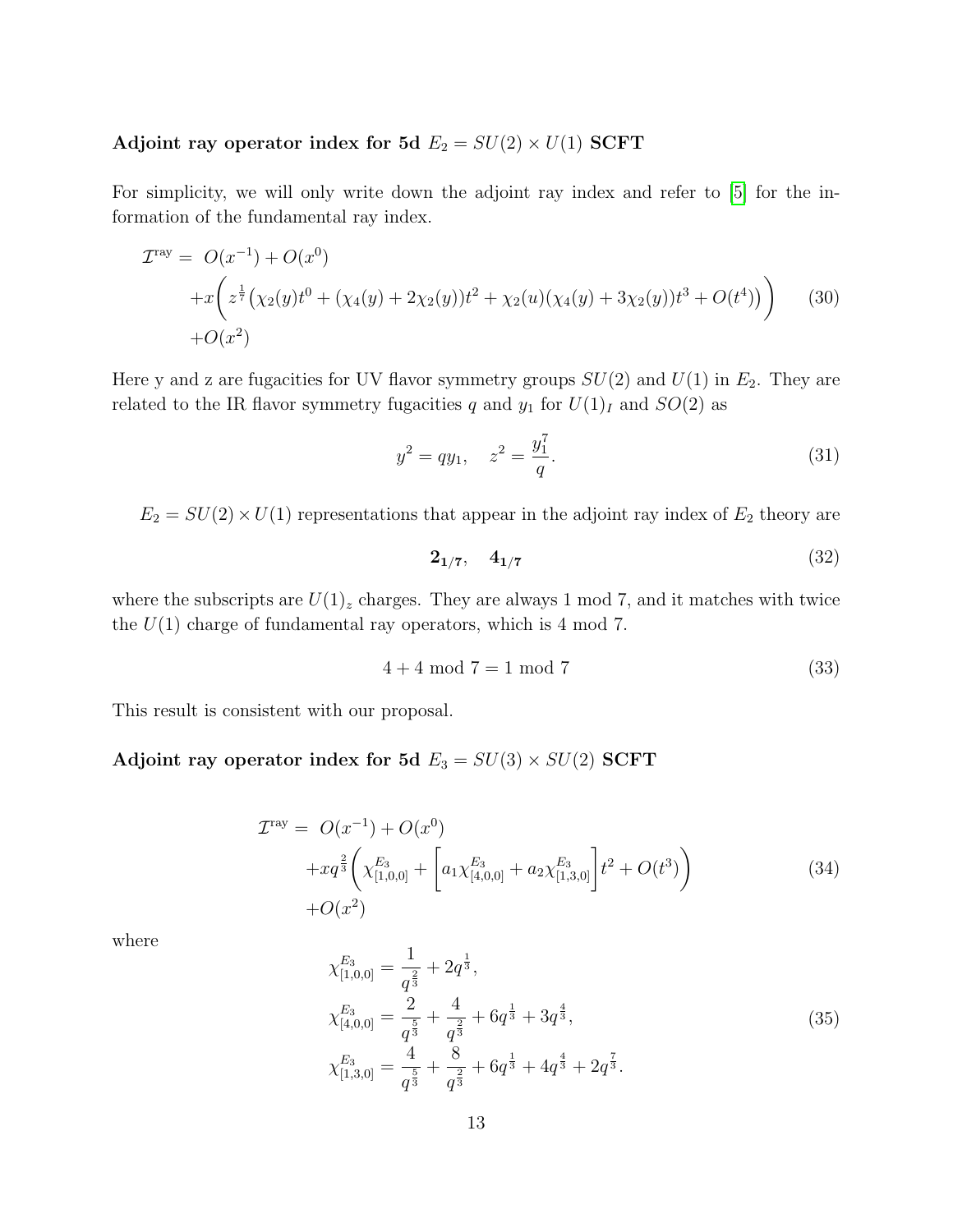Overall factor  $q^{\frac{2}{3}}$  indicates the instanton charge shift<sup>[10](#page-14-0)</sup> in the adjoint ray index:

q-power shift for 
$$
N_f = 2
$$
 Adjoint ray index:  $2 \times \frac{2}{8 - N_f} = \frac{2}{3}$ . (36)

The **possible**<sup>[11](#page-14-1)</sup>  $E_3 = SU(3) \times SU(2)$  representations that appear in the adjoint ray index of  $E_3$  theory are

<span id="page-14-2"></span>
$$
\mathbf{3} = [1, 0, 0], \quad \mathbf{15'} = [4, 0, 0], \quad \mathbf{24} = [1, 3, 0]
$$
\n
$$
(37)
$$

Note that our notation for  $E_3$  characters  $[a, b, c]$  is equivalent to  $[a, b] \times [c]$  of  $SU(3) \times SU(2)$ .  $\mathbb{Z}_3 \times \mathbb{Z}_2$  center of  $SU(3) \times SU(2)$  can be determined by  $a + b \mod 3$  and c mod 2. In [\(37\)](#page-14-2), we notice c is always 0 mod 2, and  $a + b$  mod 3 is always 1. These central elements match with twice of  $\mathbb{Z}_3 \subset SU(3)$  and  $\mathbb{Z}_2 \subset SU(2)$  center charges of the fundamental ray operators, which are 2 mod 3 and 1 mod 2, respectively.

$$
2 + 2 \mod 3 = 1 \mod 3, \quad 1 + 1 \mod 2 = 0 \mod 2 \tag{38}
$$

This is again consistent with our proposal in the previous subsection.

#### Adjoint ray operator index for 5d  $E_4 = SU(5)$  SCFT

$$
\mathcal{I}^{\text{ray}} = O(x^{-1}) + O(x^{0})
$$
  
+ $xq^{\frac{4}{5}} \left( \chi_{[1,0,0,0]}^{E_4} + \left[ \chi_{[2,0,0,1]}^{E_4} + \chi_{[0,1,0,1]}^{E_4} + \chi_{[1,0,0,0]}^{E_4} \right] t^2 + O(t^3) \right)$   
+ $O(x^2)$  (39)

where

$$
\chi_{[1,0,0,0]}^{E_4} = \frac{1}{q^{\frac{4}{5}}} + 4q^{\frac{1}{5}},
$$
\n
$$
\chi_{[2,0,0,1]}^{E_4} = \frac{4}{q^{\frac{9}{5}}} + \frac{16}{q^{\frac{4}{5}}} + 40q^{\frac{1}{5}} + 10q^{\frac{6}{5}},
$$
\n
$$
\chi_{[0,1,0,1]}^{E_4} = \frac{15}{q^{\frac{4}{5}}} + 24q^{\frac{1}{5}} + 6q^{\frac{6}{5}}.
$$
\n(40)

Overall factor  $q^{\frac{4}{5}}$  indicates the instanton charge shift in the adjoint ray index:

q-power shift for 
$$
N_f = 3
$$
 Adjoint ray index:  $2 \times \frac{2}{8 - N_f} = \frac{4}{5}$ . (41)

<span id="page-14-1"></span><span id="page-14-0"></span> $10$ See [\[5\]](#page-20-1) for more detail.

 $^{11}U(1)_I$  charges in the adjoint ray index after shifting with  $q^{2/3}$ , the list of possible  $U(1)$  charges are  $\frac{7-3k}{3}$ , where  $k \in \mathbb{Z}^+$ . Rescaling it by 3, we have  $7-3k$ . We select the proper representations of  $E_3$  by looking at their  $SO(4) \times U(1)$  tensor decomposition, and in particular the  $U(1)$  charge of the decomposed representations. The **possible** representations are those with  $U(1)$  charge  $7 - 3k$  that appear in the adjoint ray index.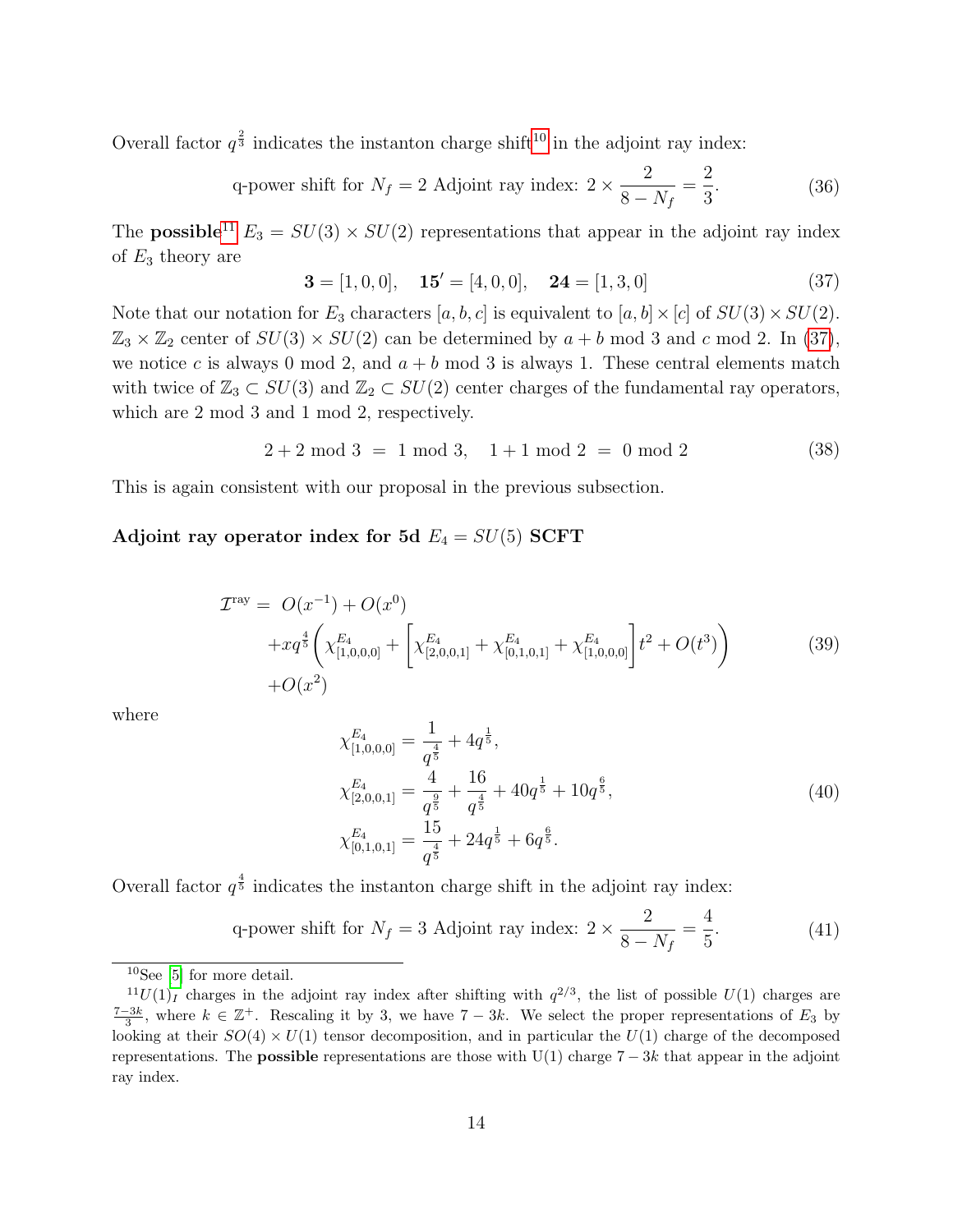The  $E_4 = SU(5)$  reps that appear in the adjoint ray index:

$$
\mathbf{5} = [1, 0, 0, 0], \quad \mathbf{45} = [0, 1, 0, 1], \quad \mathbf{70} = [2, 0, 0, 1]
$$
(42)

The representation  $[a, b, c, d]$  corresponds to a Young diagram with total number of boxes  $4a + 3b + 2c + d$ . All the representations appear above has 4 mod 5 boxes. To see the  $\mathbb{Z}_3$ charges, we need to decompose each representation in terms of  $SO(6) \times U(1)$  representations using the branching rule  $SU(5) \rightarrow SO(6) \times U(1)$ :

$$
5 = 1_{-4} \oplus 4_1
$$
  
\n
$$
45 = 15_{-4} \oplus 4_1 \oplus 20_1 \oplus 6_6
$$
  
\n
$$
70 = \bar{4}_{-9} \oplus 1_{-4} \oplus 15_{-4} \oplus 4_1 \oplus 36_1 \oplus 10_6
$$
\n(43)

Reading  $U(1)$  charges, we see they are all 1 mod 5. Therefore, they are charged 1 under  $\mathbb{Z}_5$ . These central elements match with twice of  $\mathbb{Z}_5$  center charge, 3 mod 5, of the fundamental ray operators.

$$
3 + 3 \mod 5 = 1 \mod 5 \tag{44}
$$

This is consistent with our proposal in the previous subsection.

#### Adjoint ray operator index for 5d  $E_5 = SO(10)$  SCFT

$$
\mathcal{I}^{\text{ray}} = O(x^{-1}) + O(x^{0})
$$
  
+ $xq^{1} \left( \chi_{[1,0,0,0,0]}^{E_{5}} + \left[ 8 \chi_{[2,0,0,0,0]}^{E_{5}} + \chi_{[0,0,1,0,0]}^{E_{5}} + \chi_{[1,0,0,0,0]}^{E_{5}} - 112 \right] t^{2} + O(t^{3}) \right)$  (45)  
+ $O(x^{2})$ 

where

$$
\chi_{[1,0,0,0,0]}^{E_5} = \frac{1}{q} + 8 + q,
$$
\n
$$
\chi_{[2,0,0,0,0]}^{E_5} = \frac{1}{q^2} + \frac{8}{q} + 36 + 8q + q^2,
$$
\n
$$
\chi_{[0,0,1,0,0]}^{E_5} = \frac{28}{q} + 64 + 28q
$$
\n(46)

The overall factor  $q<sup>1</sup>$  indicates the instanton charge shift in the adjoint ray index:

<span id="page-15-0"></span>q-power shift for 
$$
N_f = 4
$$
 Adjoint ray index:  $2 \times \frac{2}{8 - N_f} = 1.$  (47)

The nontrivial  $E_5 = SO(10)$  representations that appear in the adjoint ray index are

<span id="page-15-1"></span>
$$
10 = [1, 0, 0, 0, 0], \quad 54 = [2, 0, 0, 0, 0], \quad 120 = [0, 0, 1, 0, 0]. \tag{48}
$$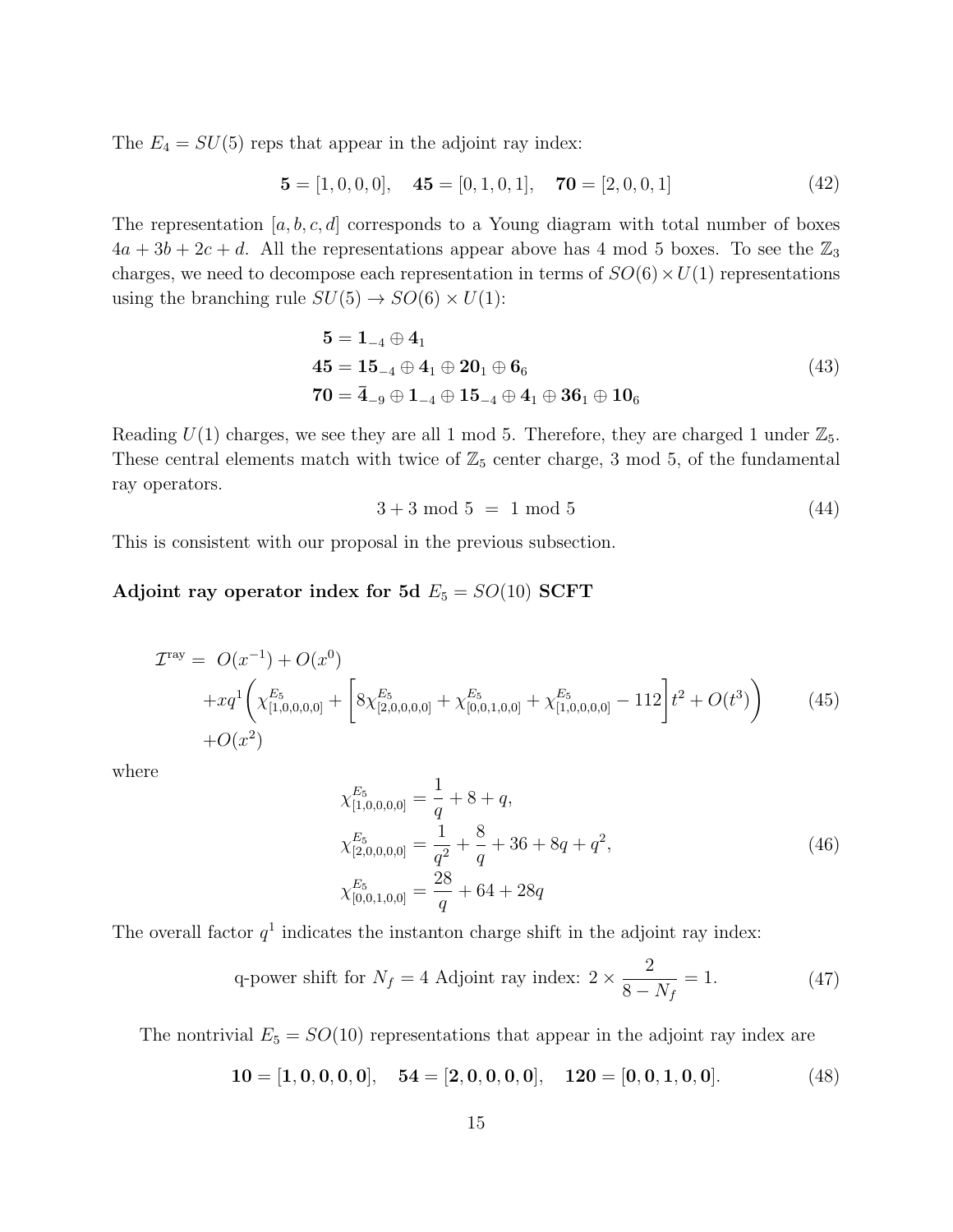$\mathbb{Z}_4$ (of Spin(10)) center charge can be computed by the shifted  $U(1)$  charge plus 2 times  $\mathbb{Z}_2''$ charge, where  $\mathbb{Z}_2''$  is a subgroup of the center  $\mathbb{Z}_2' \times \mathbb{Z}_2''$  of  $Spin(8)$ . As we have an integral q-charge shift in the adjoint index shown in [\(47\)](#page-15-0), the index is still an integral power series in q even after the shift, which indicates the shifted  $U(1)$  charge is even. In the branching rule of  $Spin(10)$  representations into representations of  $Spin(8) \times U(1)$ , even U(1) charge is paired with representations of  $Spin(8)$  that appear in tensor products of  $\mathbf{8}_{c}$ . The  $\mathbb{Z}_{2}^{n}$  center charge of basic Spin(8) representations  $\mathbf{8}_{\mathbf{v}}, \mathbf{8}_{\mathbf{s}}, \mathbf{8}_{\mathbf{c}}$  are 0,1,1.

Looking at the decomposition<sup>[12](#page-16-0)</sup> of each Spin(10) representations in [\(48\)](#page-15-1),

$$
1 = 1,\n10 = 12 \oplus 1-2 \oplus 8c0\n54 = 1-4 \oplus 8c-2 \oplus 10 \oplus 350 \oplus 8c-2 \oplus 14
$$
\n(49)  
\n120 = 28<sub>-2</sub> \oplus 56<sub>0</sub> \oplus 8<sub>c0</sub> \oplus 28<sub>2</sub>,

we can read center charges: 1, 10, 54 has 0, 2, 0, 2  $\mathbb{Z}_4$  center charge.

Out of two  $\mathbb{Z}_4$  center charges  $\{0,2\}$  only 2 can be matched with twice of  $\mathbb{Z}_4$  center charge 3 mod 4, of fundamental ray operators.

$$
3 + 3 \mod 4 = 2 \mod 4 \tag{50}
$$

The other adjoint ray operators charged as 0 under the  $\mathbb{Z}_4$  center are expected to originate from two non-BPS operators in the sector of fundamental ray operators<sup>[13](#page-16-1)</sup>. With this understood, the result is consistent with our proposal in the previous subsection.

#### Adjoint ray operator index for 5d  $E_6$  SCFT

$$
\mathcal{I}^{\text{ray}} = O(x^{-1}) + O(x^{0})
$$
  
+ $xq^{\frac{4}{3}} \left( \chi_{[1,0,0,0,0,0]}^{E_6} + \left[ \chi_{[0,0,0,1,0,0]}^{E_6} + \chi_{[1,0,0,0,0,1]}^{E_6} + \chi_{[1,0,0,0,0,0]}^{E_6} - 144 \right] t^2 + O(t^3) \right)$  (51)  
+ $O(x^2)$ 

<span id="page-16-0"></span><sup>&</sup>lt;sup>12</sup>Note that  $\mathbf{8_c}$ , not the standard  $\mathbf{8_v}$ , appears in the above decompositions, since the embedding  $Spin(8) \times$  $U(1)$  is not the standard one, but related to it by triality. I thank Lakshya Bhardwaj who pointed out this subtlety.

<span id="page-16-1"></span><sup>&</sup>lt;sup>13</sup>I thank Lakshya Bhardwaj for pointing out this.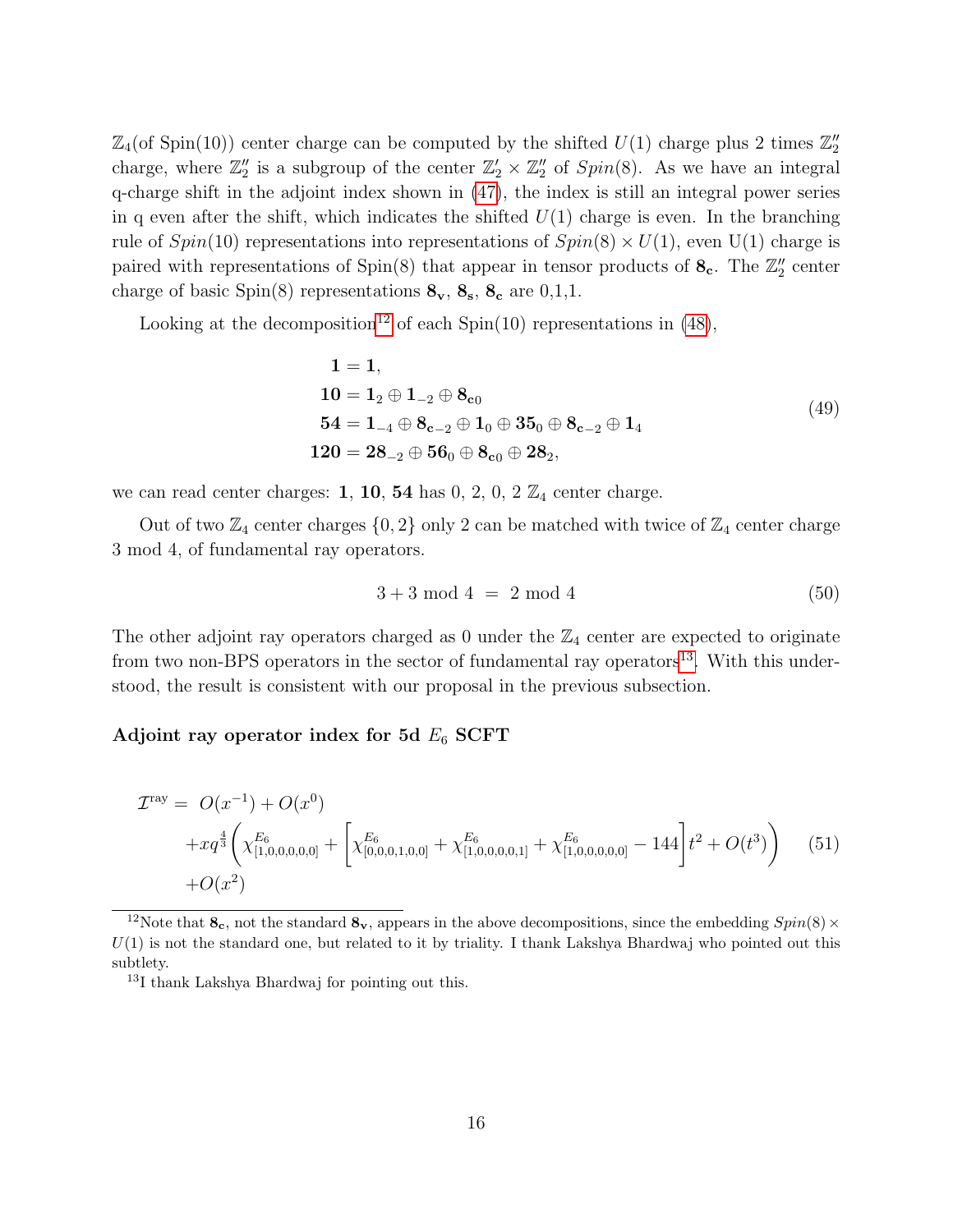where

$$
\chi_{[1,0,0,0,0,0]}^{E_6} = \frac{1}{q^{\frac{4}{3}}} + \frac{16}{q^{\frac{1}{3}}} + 10q^{\frac{2}{3}},
$$
\n
$$
\chi_{[0,0,0,1,0,0]}^{E_6} = \frac{45}{q^{\frac{4}{3}}} + \frac{160}{q^{\frac{1}{3}}} + 130q^{\frac{2}{3}} + 16q^{\frac{5}{3}},
$$
\n
$$
\chi_{[1,0,0,0,0,1]}^{E_6} = \frac{16}{q^{\frac{7}{3}}} + \frac{256}{q^{\frac{4}{3}}} + \frac{592}{q^{\frac{1}{3}}} + 576q^{\frac{2}{3}} + 144q^{\frac{5}{3}}.
$$
\n(52)

Overall factor  $q^{\frac{4}{3}}$  indicates the instanton charge shift in the adjoint ray index:

q-power shift for 
$$
N_f = 5
$$
 Adjoint ray index:  $2 \times \frac{2}{8 - N_f} = \frac{4}{3}$ . (53)

The nontrivial  $E_6$  representations that appear in the adjoint ray index are

$$
27 = [1, 0, 0, 0, 0, 0], \quad 351 = [0, 0, 0, 1, 0, 0], \quad 1728 = [1, 0, 0, 0, 0, 1]
$$
(54)

Once again, we need to look the decomposition to read off  $\mathbb{Z}_3$  center charge of each representation.

$$
27 = 1_{-4} \oplus 10_{2} \oplus 16_{-1}
$$
  
\n
$$
351 = 45_{-4} \oplus 16_{-1} \oplus 144_{-1} \oplus 10_{2} \oplus 120_{2} \oplus \bar{1}6_{5}
$$
  
\n
$$
1728 = \bar{1}6_{-7} \oplus 1_{-4} \oplus 45_{-4} \oplus 210_{-4} \oplus 2\bar{1}6_{-1} \oplus 144_{-1} \oplus 560_{-1} \oplus 10_{2} \oplus 120_{2} \oplus \bar{1}26_{2} \oplus 144_{5}
$$
  
\n(55)

Their  $U(1)$  charges are all 2 mod 3, from which we read off  $\mathbb{Z}_3$  charge 2. These central elements match with twice of  $\mathbb{Z}_3$  center charge, 1 mod 3, of the fundamental ray operators.

$$
1 + 1 \mod 3 = 2 \mod 3. \tag{56}
$$

Result is consistent with our proposal in the previous subsection.

### Adjoint ray operator index for 5d  $E_7$  SCFT

$$
\mathcal{I}^{\text{ray}} = O(x^{-1}) + O(x^0) + xq^2 \left( \chi_{[1,0,0,0,0,0,0]}^{E_7} + \chi_{[1,0,0,0,0,0,0]}^{E_7} t + O(t^3) \right) + O(x^2) \tag{57}
$$

where

$$
\chi_{[1,0,0,0,0,0]}^{E_7} = \frac{1}{q^2} + \frac{32}{q} + 68 + 32q + q^2.
$$
\n(58)

Overall factor  $q^2$  indicates the instanton charge shift in the adjoint ray index:

q-power shift for 
$$
N_f = 6
$$
 Adjoint ray index:  $2 \times \frac{2}{8 - N_f} = 2.$  (59)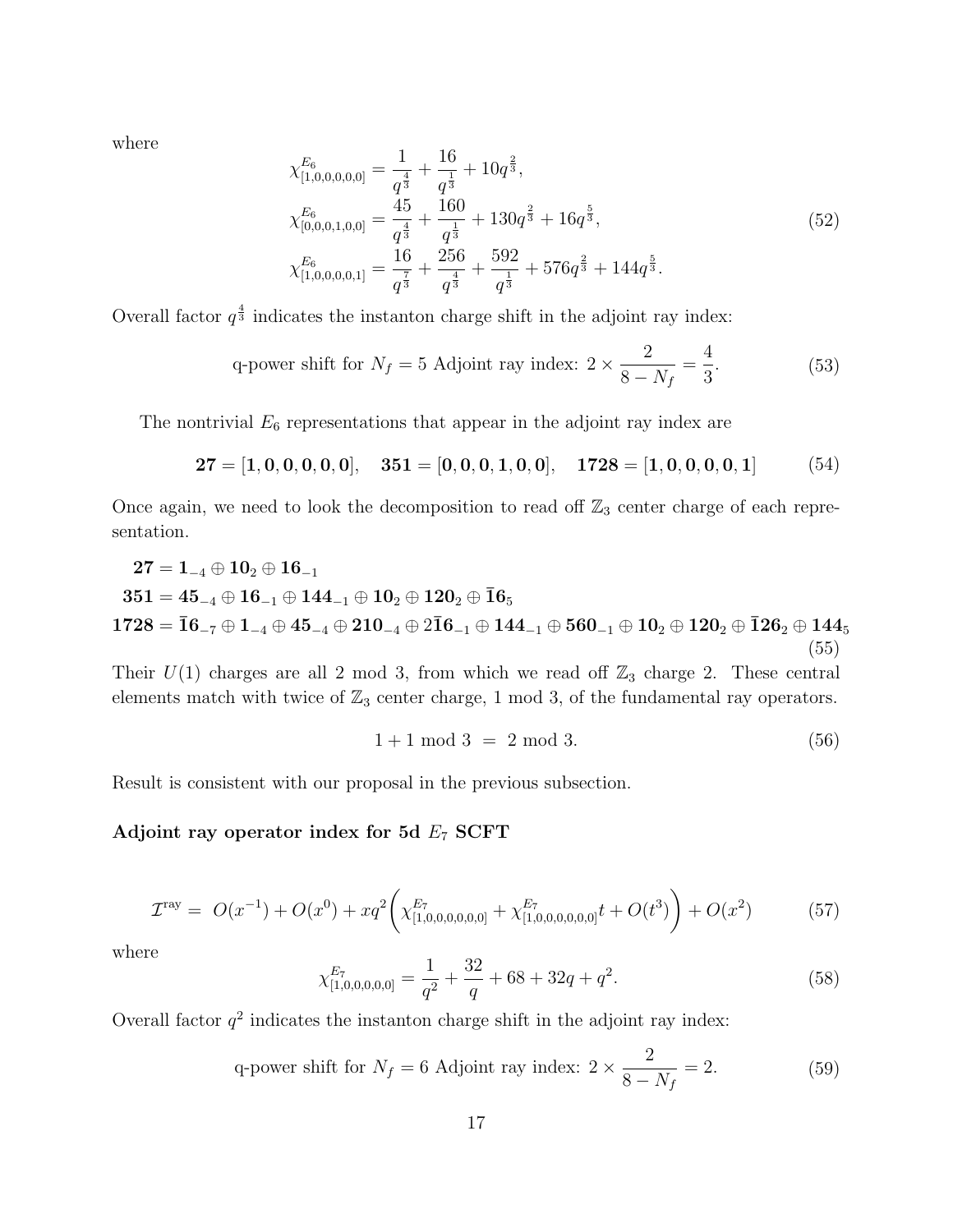The nontrivial  $E_7$  representations that appear in the adjoint ray index are

$$
133 = [1, 0, 0, 0, 0, 0]
$$
\n<sup>(60)</sup>

Note that 133 is the representation that appears in the superconformal index of  $E_7$  theory. Since we know in general the superconformal index only contains  $E_n$  representations with trivial center charges, this implies that 133 has 0 charge under  $\mathbb{Z}_2$  center.

These central elements match with twice of  $\mathbb{Z}_2$  center charge, 1 mod 2, of the fundamental ray operators.

$$
1 + 1 \mod 2 = 0 \mod 2. \tag{61}
$$

Result is consistent with our proposal in the previous subsection.

### <span id="page-18-0"></span>3.3 Adjoint ray operator index for  $G = Sp(2)$ ,  $Sp(3)$

For  $Sp(N)$  with  $N \geq 2$ , we need to treat them separately. Consider, for instance,  $N = 2$ . The  $O(x^{-N+2})$  terms encode ray operators that transform under  $Sp(2)_{D} \times Sp(1)_{D}$  as

$$
(4,2) \wedge (4,2) = (Adj, 1) \oplus (Asym, 3) \oplus (1,3).
$$
 (62)

Extra states not related to D4-brane,  $(1, 3)$ , are decoupled from the index as before, so we are left with

$$
(\mathbf{Adj}, \mathbf{1}) \oplus (\mathbf{Asym}, \mathbf{3}). \tag{63}
$$

Therefore,

$$
\mathcal{I}_{Sp(N\geq 2)}^{\text{ray}} = x^{-N} \left( \mathcal{I}_{SCI} + x \mathcal{I}_{\text{ray}}^{\text{fund}} + x^2 (\mathcal{I}_{\text{ray}}^{\text{adj}} + \mathcal{I}_{\text{ray}}^{\text{asym}}) + \ldots \right) \,. \tag{64}
$$

In this subsection, we will only present the result for  $N_f = 0$  case.

#### Adjoint ray operator index for  $G = Sp(2)$

<span id="page-18-1"></span>
$$
\mathcal{I}_{Sp(2)}^{\text{ray}} = x^{-2} \left( 1 + \chi_2(v)t + (\chi_2(u)\chi_2(v) + 2\chi_3(v) + \chi_3(q))t^2 + O(t^3) \right) \n+ x^0 \left( \sqrt{q}\chi_2(\sqrt{q}) + (\sqrt{q}\chi_2(v)\chi_2(\sqrt{q}) + \chi_2(v) + 2\sqrt{q}\chi_2(\sqrt{q}) - 2)t \right) \n+ (\sqrt{q}(\chi_4(\sqrt{q}) + \chi_2(v)\chi_2(\sqrt{q})(2\chi_2(u) + 2\chi_3(v))) + \chi_2(v)^2 - 2\chi_2(v))t^2 \right) \n+ O(x^2)
$$
\n(65)

Note that  $O(x^{-2})$  term in [\(65\)](#page-18-1) successfully reproduces the superconformal index presented in section 4.2 of [\[12\]](#page-20-8), providing a consistency check for our computation. The  $O(x^0)$  term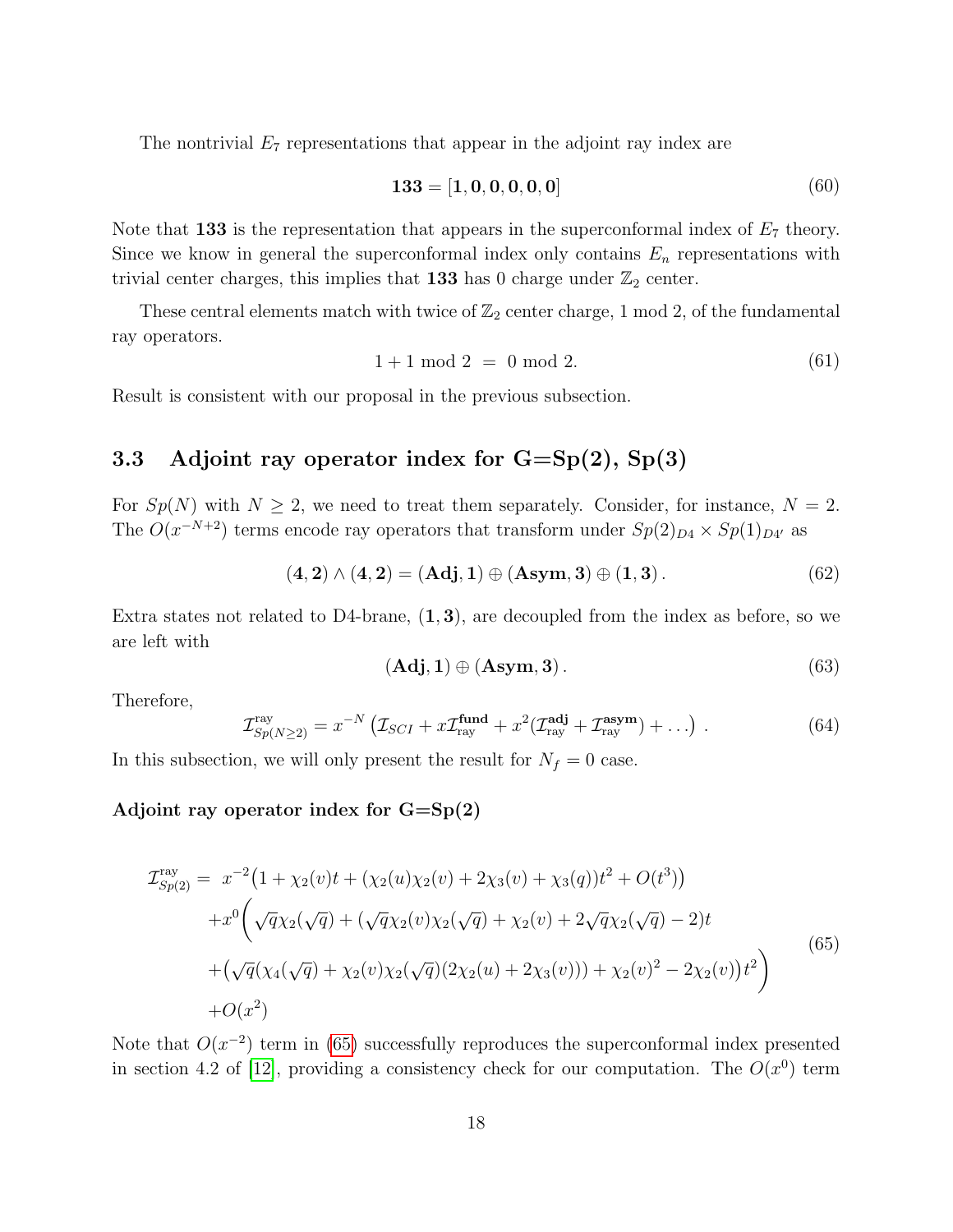contains contributions both from  $\mathcal{I}_{\text{ray}}^{\text{adj}}$  and  $\mathcal{I}_{\text{ray}}^{\text{asym}}$ .

#### Adjoint ray operator index for  $G = Sp(3)$

$$
\mathcal{I}_{Sp(3)}^{\text{ray}} = x^{-2} \left( 1 + \chi_2(v)t + (\chi_2(u)\chi_2(v) + 2\chi_3(v) + \chi_3(q))t^2 + O(t^3) \right)
$$
  
+
$$
x^0 \left( \sqrt{q}\chi_2(\sqrt{q}) + (\sqrt{q}\chi_2(v)\chi_2(\sqrt{q}) + \chi_2(v) + 2\sqrt{q}\chi_2(\sqrt{q}) - 2)t \right)
$$
  
+
$$
\left( \sqrt{q}(3\chi_2(\sqrt{q}) + \chi_4(\sqrt{q}) + \chi_2(v)\chi_2(\sqrt{q})(2\chi_2(u) + 2\chi_3(v))) - 4 + 2\chi_2(v)^2 - 2\chi_2(v)\right)t^2 \right)
$$
  
+
$$
O(x^2)
$$
(66)

Similar to  $G = Sp(2)$  case,  $O(x^0)$  term contains contributions both from  $\mathcal{I}_{ray}^{adj}$  and  $\mathcal{I}_{ray}^{asym}$ .

As a final remark, it would be interesting to see if the index computation given in this work can be reproduced in a geometric way using the realization of the 5d SCFT in terms of M-theory on Calabi-Yau 3-fold [\[24,](#page-21-6) [25\]](#page-21-7)(for instance, see [\[26,](#page-21-8) [27\]](#page-21-9).) Moreover, it would be nice to make contact with recent works on the global form of flavor symmetries and 2-group symmetries in the line of [\[28,](#page-21-10) [29\]](#page-21-11). Lastly, it is curious if there exist universal expressions for the ray index; this turns out to be the case for the superconformal index [\[30\]](#page-21-12).

## Acknowledgments

I thank Fabio Apruzzi, Lakshya Bhardwaj, Hee-Cheol Kim, Joonho Kim, Sakura Schäfer-Nameki for discussion and useful email correspondence. I am especially grateful to Lakshya Bhardwaj for asking important questions and for many insightful comments on the draft. I am supported by ERC Grants 682608 and 864828.

# References

- <span id="page-19-0"></span>[1] V. Pestun, "Localization of gauge theory on a four-sphere and supersymmetric Wilson loops," Commun. Math. Phys. 313, 71-129 (2012) doi:10.1007/s00220-012-1485-0 [arXiv:0712.2824 [hep-th]].
- <span id="page-19-1"></span>[2] J. Kinney, J. M. Maldacena, S. Minwalla and S. Raju, "An Index for 4 dimensional superconformal theories," Commun. Math. Phys. 275, 209-254 (2007) doi:10.1007/s00220-007-0258-7 [arXiv:hep-th/0510251 [hep-th]].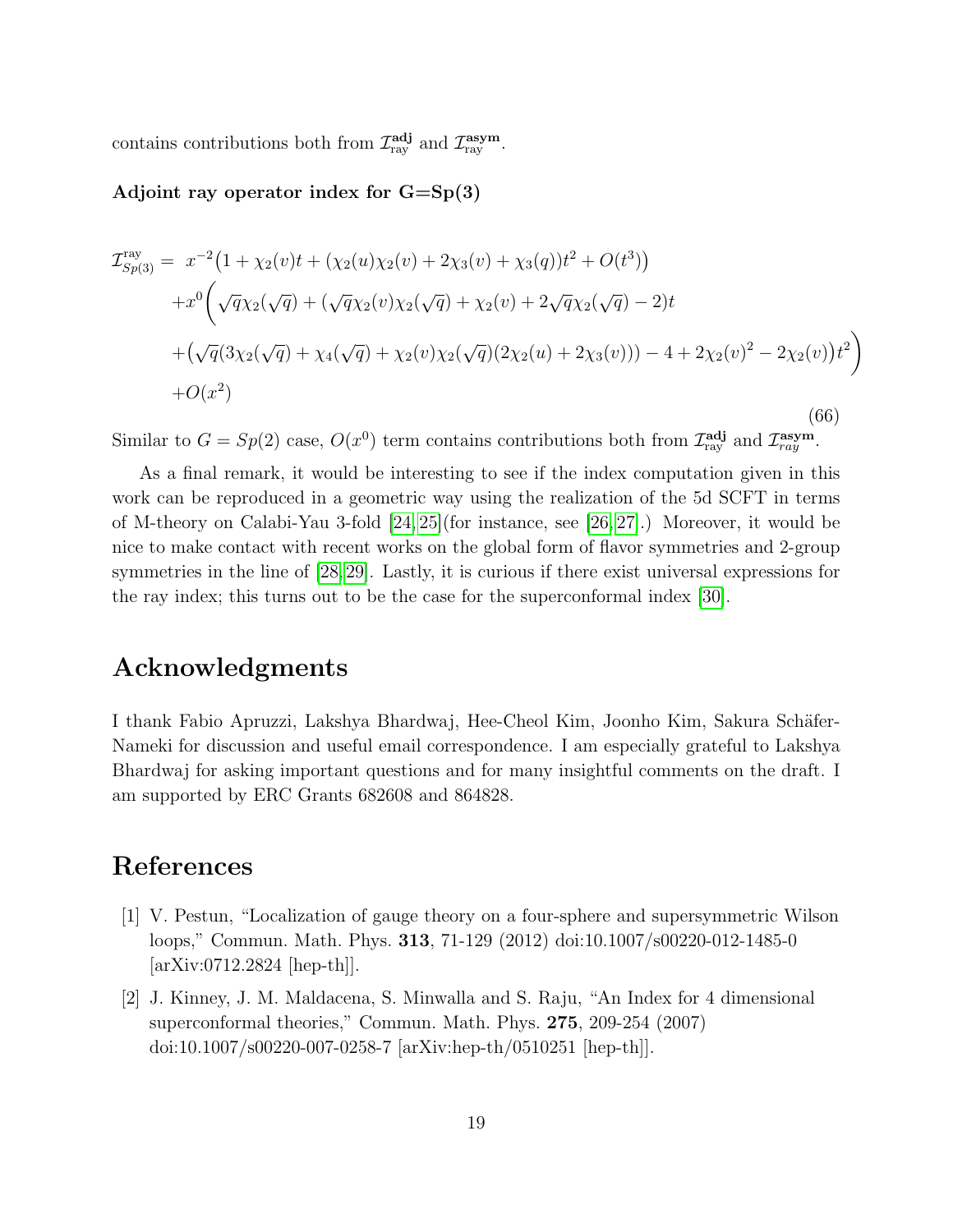- [3] J. Bhattacharya, S. Bhattacharyya, S. Minwalla and S. Raju, "Indices for Superconformal Field Theories in 3,5 and 6 Dimensions," JHEP 02, 064 (2008) doi:10.1088/1126-6708/2008/02/064 [arXiv:0801.1435 [hep-th]].
- <span id="page-20-0"></span>[4] H. C. Kim, S. S. Kim and K. Lee, "5-dim Superconformal Index with Enhanced En Global Symmetry," JHEP 10, 142 (2012) doi:10.1007/JHEP10(2012)142 [arXiv:1206.6781 [hep-th]].
- <span id="page-20-1"></span>[5] C. M. Chang, O. Ganor and J. Oh, "An index for ray operators in 5d  $E_n$  SCFTs," JHEP 02, 018 (2017) doi:10.1007/JHEP02(2017)018 [arXiv:1608.06284 [hep-th]].
- <span id="page-20-2"></span>[6] N. Seiberg, "Five-dimensional SUSY field theories, nontrivial fixed points and string dynamics," Phys. Lett. B 388, 753-760 (1996) doi:10.1016/S0370-2693(96)01215-4 [arXiv:hep-th/9608111 [hep-th]].
- <span id="page-20-3"></span>[7] N. B. Agmon and Y. Wang, "Classifying Superconformal Defects in Diverse Dimensions Part I: Superconformal Lines," [arXiv:2009.06650 [hep-th]].
- <span id="page-20-4"></span>[8] E. Witten, "Constraints on Supersymmetry Breaking," Nucl. Phys. B 202, 253 (1982) doi:10.1016/0550-3213(82)90071-2
- <span id="page-20-6"></span>[9] D. Tong and K. Wong, "Instantons, Wilson lines, and D-branes," Phys. Rev. D 91, no.2, 026007 (2015) doi:10.1103/PhysRevD.91.026007 [arXiv:1410.8523 [hep-th]].
- <span id="page-20-7"></span>[10] H. C. Kim, "Line defects and 5d instanton partition functions," JHEP 03, 199 (2016) doi:10.1007/JHEP03(2016)199 [arXiv:1601.06841 [hep-th]].
- <span id="page-20-5"></span>[11] N. A. Nekrasov, "Seiberg-Witten prepotential from instanton counting," Adv. Theor. Math. Phys. 7, no.5, 831-864 (2003) doi:10.4310/ATMP.2003.v7.n5.a4  $[\text{arXiv:hep-th}/0206161$   $[\text{hep-th}]]$ .
- <span id="page-20-8"></span>[12] C. Hwang, J. Kim, S. Kim and J. Park, "General instanton counting and 5d SCFT," JHEP 07, 063 (2015) doi:10.1007/JHEP07(2015)063 [arXiv:1406.6793 [hep-th]].
- <span id="page-20-9"></span>[13] K. Hori, H. Kim and P. Yi, "Witten Index and Wall Crossing," JHEP 01, 124 (2015) doi:10.1007/JHEP01(2015)124 [arXiv:1407.2567 [hep-th]].
- <span id="page-20-10"></span>[14] F. Benini, R. Eager, K. Hori and Y. Tachikawa, "Elliptic genera of two-dimensional N=2 gauge theories with rank-one gauge groups," Lett. Math. Phys. 104, 465-493 (2014) doi:10.1007/s11005-013-0673-y [arXiv:1305.0533 [hep-th]].
- <span id="page-20-11"></span>[15] F. Benini, R. Eager, K. Hori and Y. Tachikawa, "Elliptic Genera of  $2d \mathcal{N} = 2$  Gauge Theories," Commun. Math. Phys. 333, no.3, 1241-1286 (2015) doi:10.1007/s00220-014-2210-y [arXiv:1308.4896 [hep-th]].
- <span id="page-20-12"></span>[16] N. Nekrasov, "BPS/CFT correspondence: non-perturbative Dyson-Schwinger equations and qq-characters," JHEP 03, 181 (2016) doi:10.1007/JHEP03(2016)181 [arXiv:1512.05388 [hep-th]].